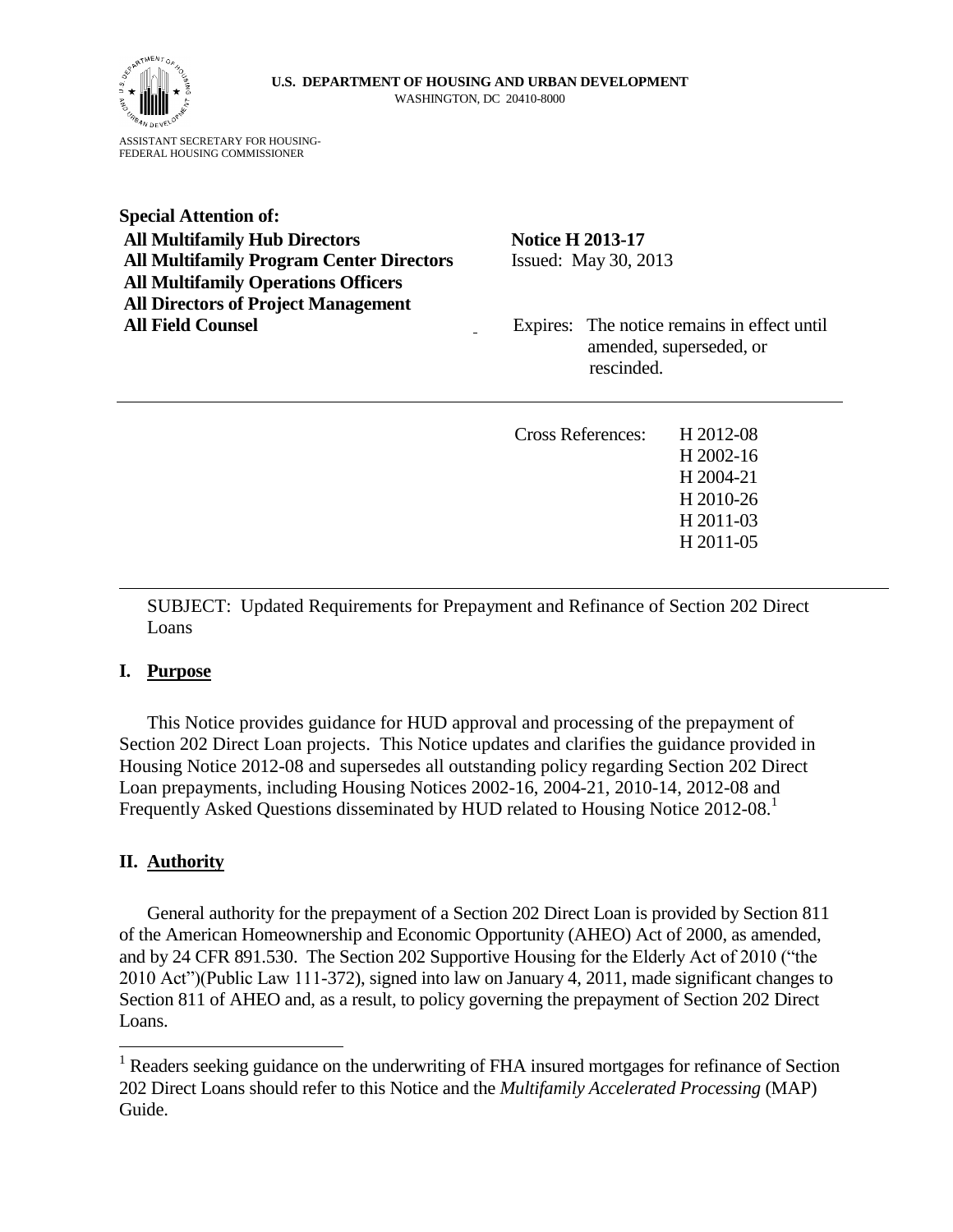#### **III.Background**

The Section 202 Supportive Housing for the Elderly program provides rental housing to households in which the head of household is aged 62 and above. Over the 50 year history of the Section 202 program, the system of providing financing shifted from loans to grants, and the population served changed from moderate-income elderly households to very low-income elderly households. The program has also shifted from serving elderly households, to serving elderly and disabled households and returning to serving elderly households exclusively.

Today, HUD oversees a portfolio of more than 2,600 properties with active Section 202 Direct Loans, many of them also supported with project based Section 8 Housing Assistance Payments (HAP) Contracts. Owners of Section 202 Direct Loan properties have the option of prepaying the Section 202 Direct Loan and/or refinancing the Section 202 property for the purpose of reducing the interest rate and debt service, and/or making capital improvements.

Properties financed during different stages of the Section 202 Direct Loan program have different needs and are governed by AHEO, as amended over time, and contractual requirements. Over the years, HUD has issued a series of policy directives (Housing Notices 2002-16, 2004-21, 2010-14 and 2012-08) to provide guidance to Owners requesting approval for Direct Loan prepayment and refinance, and to Multifamily Housing staff processing such requests.

The 2010 Act was signed into law in January 2011, and made significant changes to provisions of AHEO governing Section 202 Direct Loan prepayment and refinance. The 2010 Act applies to all Section 202 properties constructed prior to 1992, for which the Secretary's consent to prepay is required. However, it makes a distinction between prepayment requirements for those projects demonstrating a reduction in debt service (which generally applies to Section 202 Direct Loan projects constructed between 1975 and 1992), and those projects wishing to refinance to address the physical needs of the project, but that will face an increase in debt service, which generally are projects constructed between 1959 and 1974, that have Section 202 mortgage interest rates of six percent or less.

#### **IV.Applicability**

This Notice applies to all prepayments, refinances and sale/acquisition transactions of Section 202 Direct Loans for which the Secretary's approval of mortgage prepayment is required (see Table 1 for details on applicability). It applies to all Direct Loan prepayment requests that require the Secretary's approval received by the Department after the publication date of this Notice. This Notice supersedes all prior HUD guidance on Direct Loan prepayment and refinance, including Housing Notices 2012-08, 2002-16, 2010-14, and 2004-21.

Owners whose Section 202 Direct Loan documents do not require HUD approval are not required to comply with this Notice. However, these Owners may elect to voluntarily comply with this Notice. Administrative procedures for processing prepayment requests for such properties are outlined in Section VI of this Notice.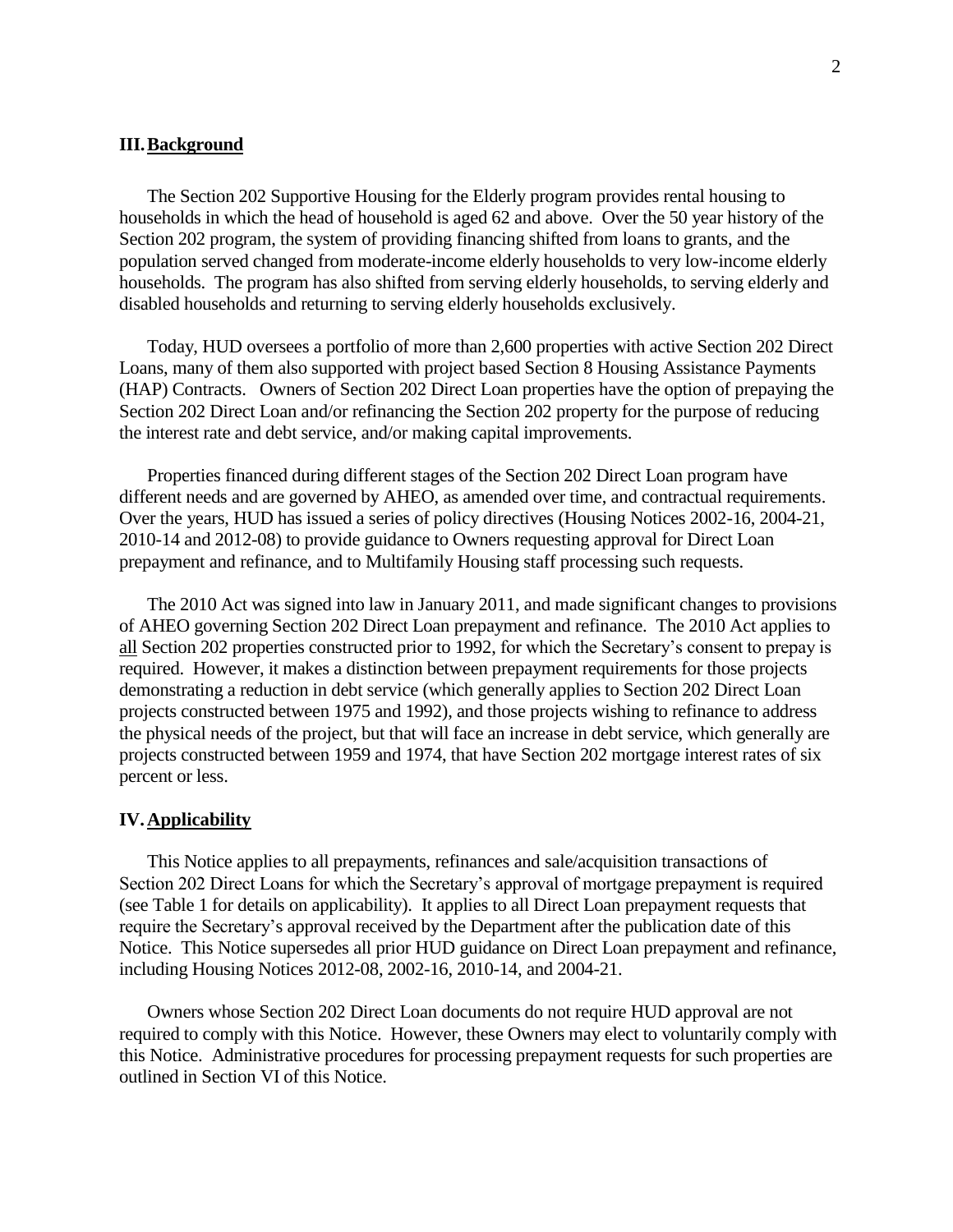This Notice applies to proposed Section 202 prepayments only. It does not provide instruction for the oversight and Asset Management of Section 202 properties that completed Direct Loan prepayments prior to publication of this Notice. Owners who have already completed Section 202 Direct Loan prepayments should refer to outstanding HUD guidance – including HUD Handbooks 4350.1 and 4350.3, and the *Section 8 Renewal Policy Guidebook*, for policy related to ongoing management of these properties.

Section IX of this Notice (Underwriting FHA-Insured Refinances of Section 202 Properties) provides guidance for FHA loan underwriting of Section 202 properties. Section IX.A provides specific underwriting instructions for the prepayment of a Section 202 Direct Loan and the underwriting of a new FHA-insured loan refinance. Owners who are refinancing Section 202 Direct Loans using FHA-insured Section 207/223(f), Section 231 or Section 221(d)(4) loans should comply with the terms of this Notice related to prepayment of the Direct Loan, and should also refer to the *Multifamily Accelerated Processing* (MAP) Guide for specific underwriting instructions. Section IX.B of this Notice provides underwriting instructions specific to transactions where the Owner has previously prepaid and/or refinanced a Section 202 Direct Loan and is now seeking to "re-refinance" the subsequent loan to place new debt on the property. Section IX.B is the only section of this Notice that applies to "re-refinances" of properties originally financed under the Section 202 program. All other sections of this notice are specific to the prepayment of the original Section 202 Direct Loan. Additional underwriting instructions specific to FHA insured loans may be found in the MAP Guide.

This Notice does not apply to Transfers of Physical Assets (TPAs) where the Section 202 Direct Loan remains in place at the project.

This Notice applies to all prepayments, refinances and sale/acquisition transactions of Section 202 Direct Loan projects where prior approval of HUD is required for prepayment. If the Section 202 prepayment involves the sale of a project, the Section 202 Nonprofit Owner may retain the proceeds from the sale of the project, provided that the transaction meets the requirements of this Notice.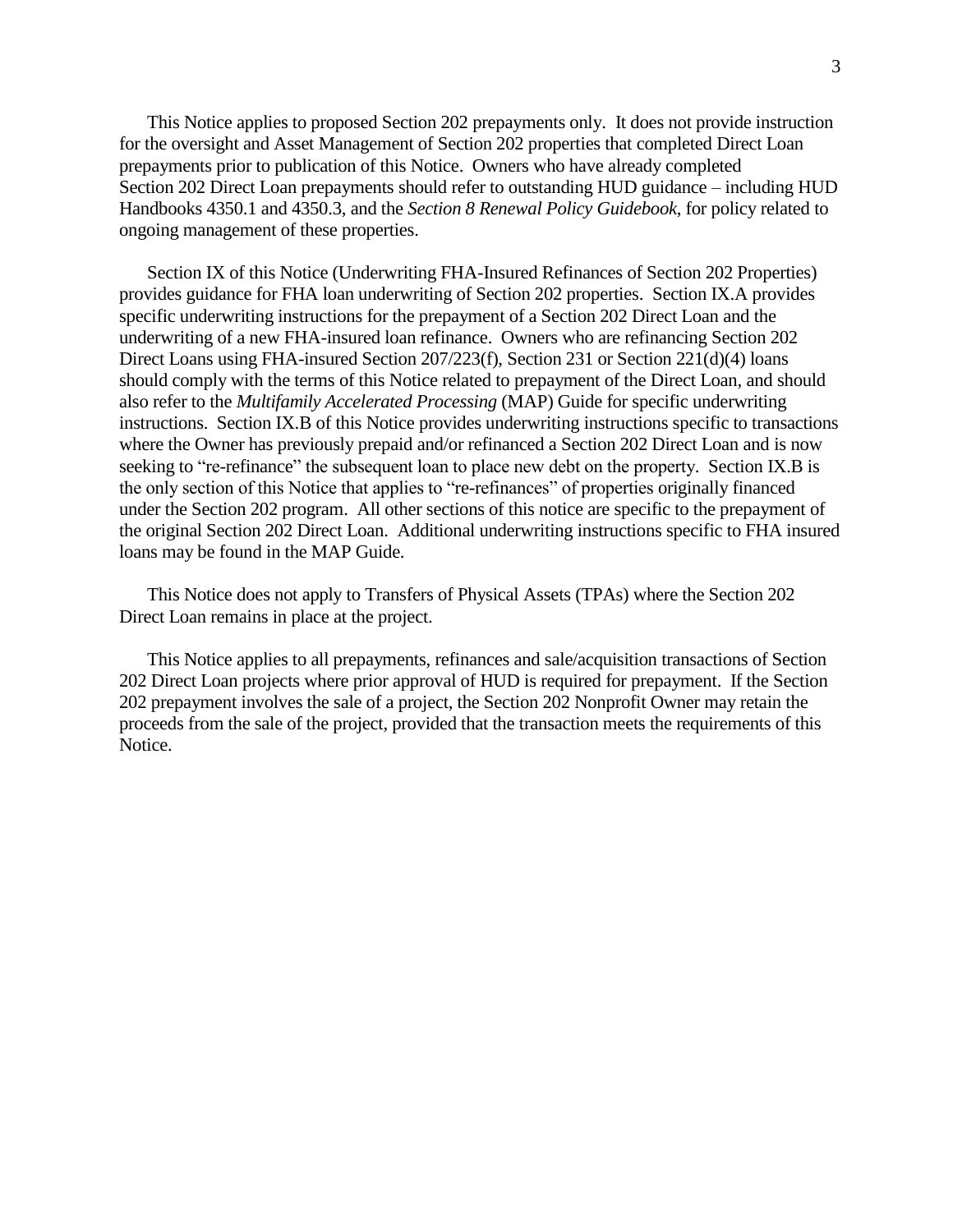| Table 1: Applicability of this Notice by Type of Section 202 Direct Loan Project |                             |                             |                     |
|----------------------------------------------------------------------------------|-----------------------------|-----------------------------|---------------------|
| <b>Type of Section 202</b>                                                       | <b>Purpose of</b>           | <b>Location of Guidance</b> | <b>Guidance for</b> |
| <b>Direct Loan Project</b>                                                       | <b>Prepayment</b>           | for Prepayment              | <b>FHA</b> Insured  |
|                                                                                  | <b>Transaction</b>          |                             | <b>Underwriting</b> |
| Post-1974 Direct Loan                                                            | <b>Reduce Debt Service</b>  | Sections V, VII, X, XI,     | Section IX of this  |
| Project where Secretary                                                          | (Statutorily Required)      | XII, XIII, XIV of this      | Notice and MAP      |
| Approval is Required                                                             |                             | <b>Notice</b>               | Guide               |
| for Prepayment                                                                   |                             |                             |                     |
| Pre-1974 Direct Loan                                                             | <b>Make Capital Repairs</b> | Sections V, VIII, X, XI,    | Section IX of this  |
| Project                                                                          | (reduction in debt          | XII, XIII, XIV of this      | Notice and MAP      |
|                                                                                  | service not required)       | Notice                      | Guide               |
|                                                                                  | (Statutorily Required)      |                             |                     |
| Post-1974 Direct Loan                                                            | Prepay loan; Initial        | Section VI of this          | Section IX of this  |
| Project where Secretary                                                          | exemption from Mark-        | Notice; Optionally          | Notice and MAP      |
| Approval is not                                                                  | to-Market restructurings    | Sections V, VII, X, XI,     | Guide               |
| Required for                                                                     |                             | XIII, XIV of this           |                     |
| Prepayment                                                                       |                             | Notice                      |                     |
| Section 202 Projects                                                             | "Re-Refinance" the          | Section IX of this          | Section IX of this  |
| where the Direct Loan                                                            | property                    | <b>Notice</b>               | Notice and MAP      |
| was previously prepaid                                                           |                             |                             | Guide               |
| and refinanced                                                                   |                             |                             |                     |

This Notice will take effect on the date of publication and will apply to all prepayment requests received after publication. This Notice updates and clarifies Housing Notice 2012-08 but does not alter the submission requirements for a prepayment request. Owners with pending prepayment requests submitted prior to publication of this Notice are not required to re-submit prepayment packages for approval but in some cases may wish to update the pending prepayment request to address the requirements and terms of this Notice.

## **V. Approval of Prepayment of Debt which Requires HUD Consent**

This section applies to all prepayments of Section 202 Direct Loans that require HUD consent.

AHEO, as amended, states: "Upon request of the project sponsor of a project assisted with a loan under Section 202 of the Housing Act of 1959, for which the Secretary's consent to prepayment is required, the Secretary shall approve the prepayment of any indebtedness to the Secretary relating to any remaining principal and interest under the loan as part of a prepayment plan under which the project sponsor agrees to operate the project until at least 20 years following the maturity date of the original loan under terms at least as advantageous to existing and future tenants as the terms required by the original loan agreement or any project-based rental assistance payments contract, or any successor project-based rental assistance program relating to the project."

AHEO, as amended, indicates that Section 202 prepayment may involve refinancing of the loan if such refinancing results in a reduction in debt service related to such loan. It also authorizes HUD to approve the prepayment and refinance of Section 202 Direct Loans originally financed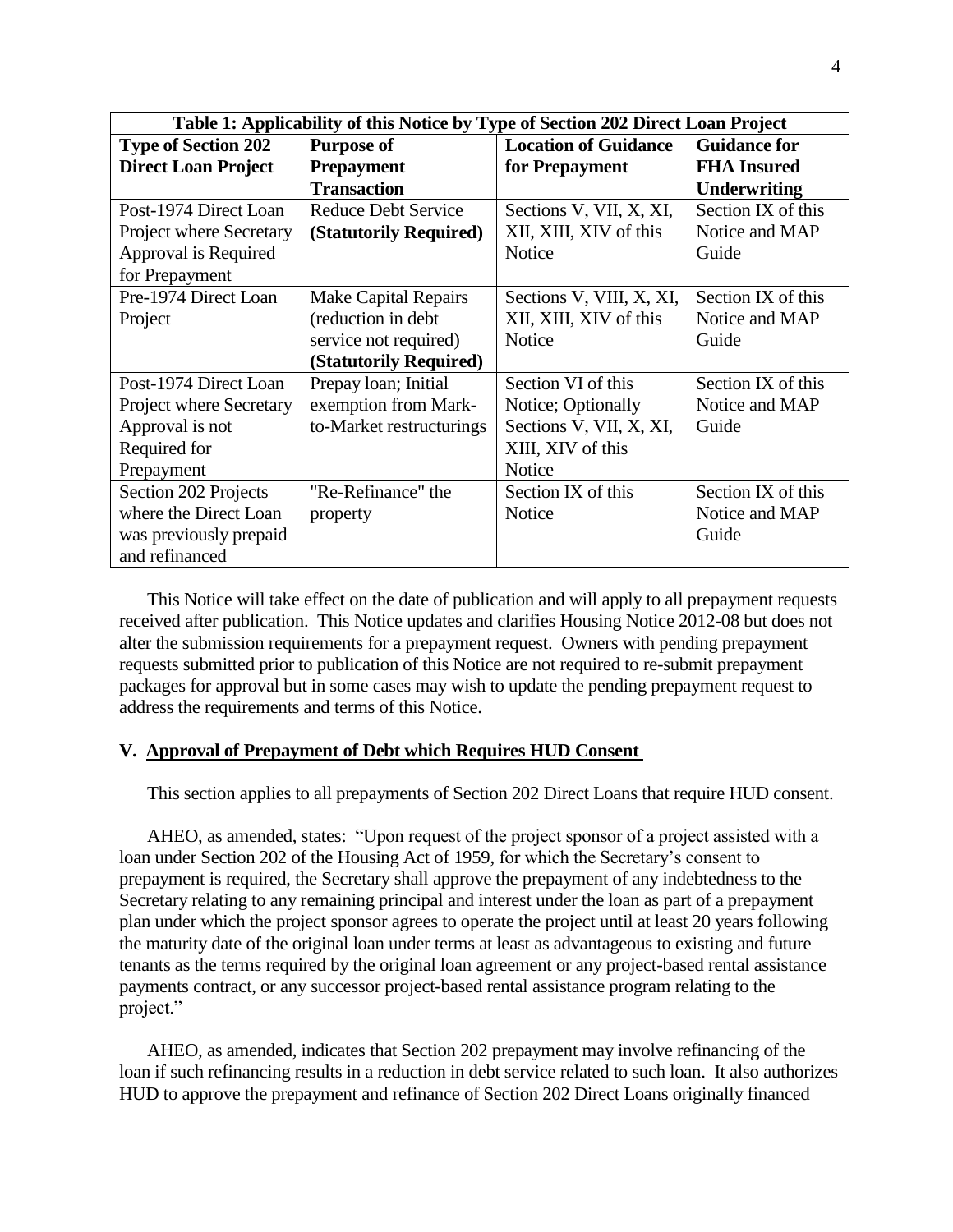with interest rates of six percent or less where no debt service savings are anticipated if, as part of the refinance, the project Owner will address the physical needs of the project.

All Section 202 Direct Loan prepayments that require prior approval of the Secretary must meet all the requirements listed below. In addition to the requirements listed in this section of the Notice, Section 202 Direct Loan prepayments and refinancing where debt service savings are anticipated must also comply with the requirements listed in Section VII (Refinancing Resulting in Reduction in Debt Service) of this Notice. Section 202 Direct Loan projects with original interest rates of six (6) percent or less, where no debt service savings are anticipated, must also comply with the specific requirements in Section VIII of this Notice.

Requirements for all Section 202 Direct Loan prepayments requiring HUD approval include:

- A. Use Agreement. The Owner must execute the Section 202 Prepayment Use Agreement provided as Attachment 1 to this Notice that will ensure the continued operation of the project until at least 20 years following the maturity date of the original loan under terms at least as advantageous to existing and future tenants as the terms required by the original loan agreement. The Use Agreement must be executed by the Owner and the Department and recorded upon HUD's approval of the prepayment transaction.
	- 1. Attachment 1 provides a copy of the Use Agreement that will be used under this Notice.
	- 2. The proposed Use Agreement must be submitted with the application for prepayment.
	- 3. The Owner and HUD shall execute the Use Agreement after prepayment approval is granted by the Hub/PC Director. The Owner must provide the Hub/PC with evidence of recordation at the time of prepayment.
	- 4. The Use Agreement must be recorded in a superior position to any new financing. If the Section 202 property will be refinanced using an FHA-insured loan and Low-Income Housing Tax Credits (LIHTCs), HUD may consent, on a case-by-case basis, pursuant to guidance in the MAP Guide, to the LIHTC Use Agreement being in first position. If the Section 202 Prepayment Use Agreement is not in first position, the LIHTC Use Agreement must include a provision that the 202 Use Agreement in second place cannot be extinguished by the extinguishment of the LIHTC Use Agreement in first place.
	- 5. The Use Agreement runs with the land and binds all subsequent Owners and creditors until the date of expiration of the Use Agreement, and survives foreclosure.
	- 6. The Use Agreement must extend a minimum of 20 years beyond the original mortgage maturity date. The Use Agreement may include a longer term at the Owner's election, for example to match the terms of a LIHTC use restriction.
- B. Reporting Requirements. Pursuant to 24 CFR 5.107 and 24 CFR 5.801, starting from the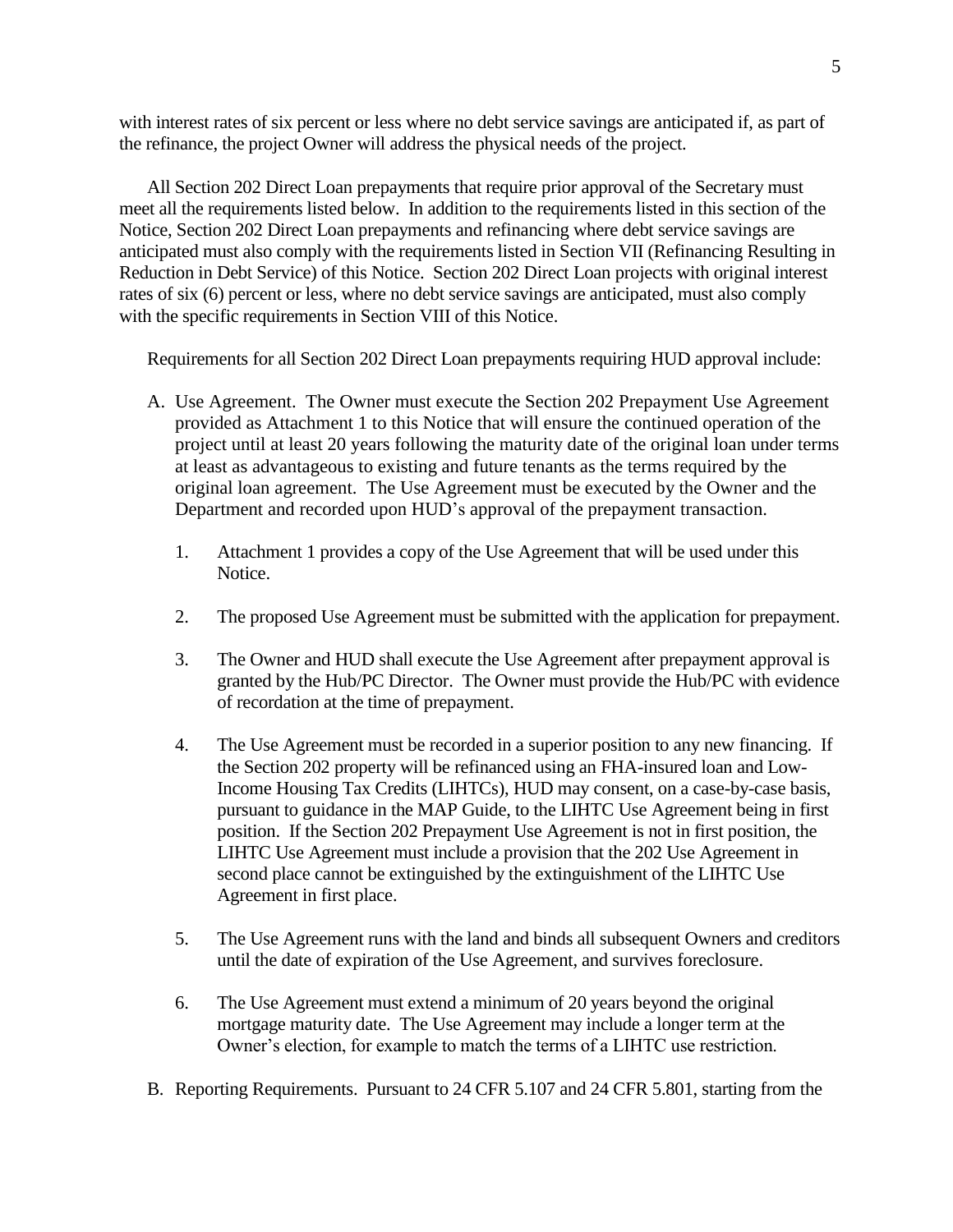date the Owner assumes financial responsibility for the Project (as determined by HUD) and ending on the last day of the fiscal year for the Owner, and for each successive year thereafter, the Owner shall, based on an examination of the books and records of the Owner, prepare a financial report for the completed reporting period in accordance with Generally Accepted Accounting Principles (GAAP), segmented by project, certified to by an authorized representative of the Owner, in such other form and substance as specified by HUD.

- 1. Except for those not-for-profit and public body Owners exempted from having their financial reports audited based on the amount of federal assistance received, as specified in OMB Circular A-133 or its successor, or otherwise exempted in writing, by HUD**,** the Owner shall:
	- a. engage a person or firm, licensed or otherwise permitted to practice public accounting by the governing political jurisdiction, to audit the Owner's financial report and to issue an audit report produced in accordance with Generally Accepted Auditing Standards, Government Auditing Standards, and the additional requirements appropriate for the type of ownership entity as specified in either HUD OIG Handbook 2000.04, or OMB Circular A-133, or their successors;
	- b. engage a person or firm, licensed or otherwise permitted to practice public accounting by the governing political jurisdiction, to perform an agreed-upon procedure (attestation) to compare the financial report data submitted electronically to HUD with the data contained in the Owner's audited financial report and to issue a report, in such form and substance as specified by the Department, to the Owner and HUD on the results of the procedure; and
	- c. furnish HUD, electronically via the internet, with the data contained in the owner's financial report, the audit report, and the attestation report, in such form and substance as specified by HUD within 90 days after the Owner's fiscal year end; not-for-profit and public-body Owners are required to submit electronic owner-certified (un-audited) AFS within 90 days after the end of the fiscal year and an electronic audited financial statement no later than nine months after the end of the fiscal year pursuant to OMB Circular A-133.
- 2. For those Owners exempted from having to submit audited financial report data, the Owner shall furnish the Department, electronically via the FASS-MF system, with the data contained in the Owner's financial report in such form and substance as specified by HUD within (90) days after the Owner's fiscal year end.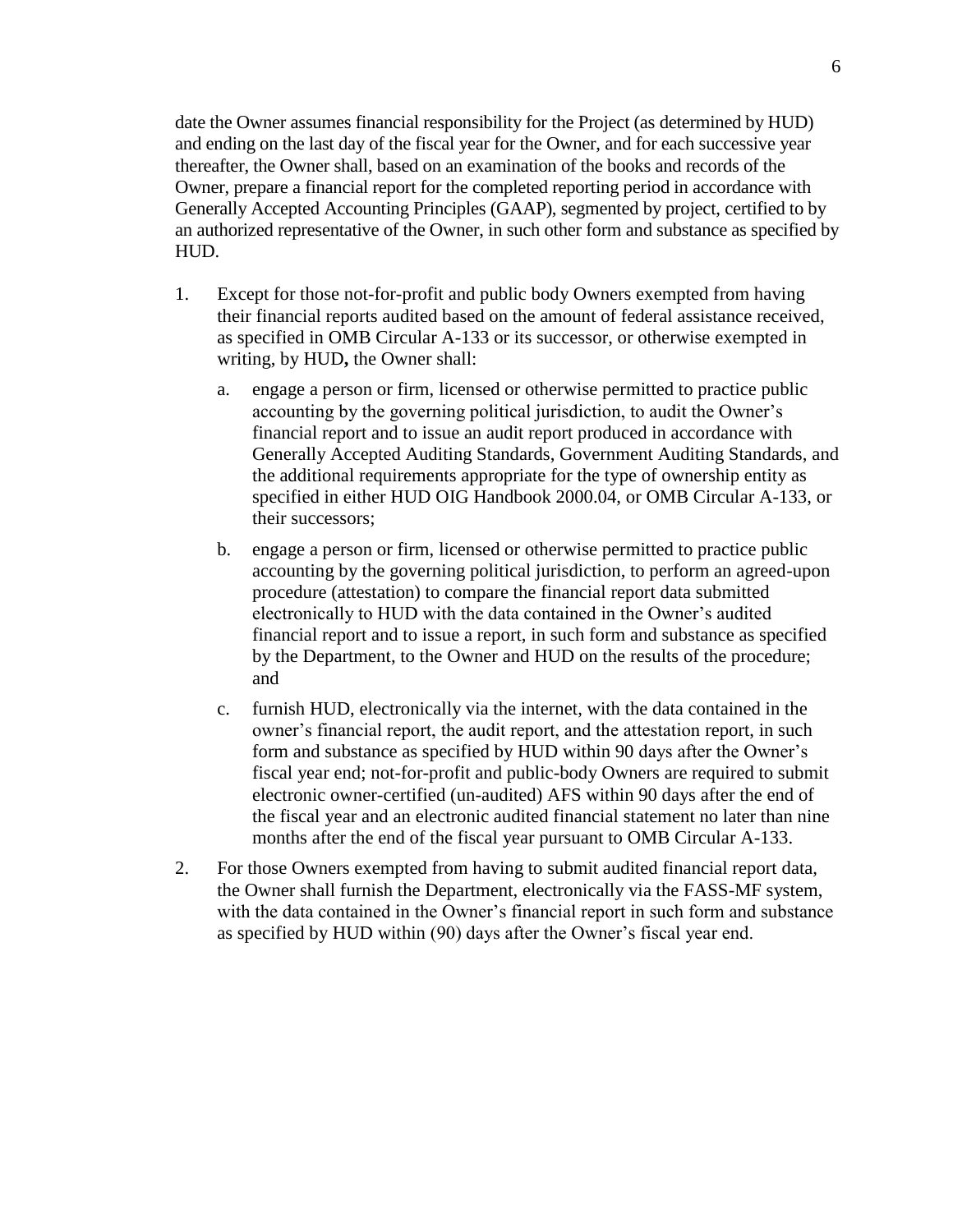At HUD's request, the Owner shall furnish, within 10 business days, monthly occupancy reports and provide documentation and answers to questions upon which information is desired from time to time relative to the income, assets, liabilities, contracts, operations, and conditions of the property and the status of the insured or HUD-held mortgage.

- C. Renewal of HAP contract. If there is a Section 8 project-based HAP contract in place at the property, the Owner and Hub/PC Director must mutually agree to terminate the existing HAP contract and execute a 20-year Renewal Contract, which includes the "Preservation Exhibit" that is provided in Attachment 2 of this Notice. The term of the Renewal Contract must be equal to 20 years. The Preservation Exhibit must be completed to provide that upon expiration, the 20-year Renewal Contract shall automatically renew for an additional term at least equal to the number of years remaining on the existing HAP contract that is being terminated by mutual agreement of HUD and the Owner. The Owner will execute the Renewal Contract at or before the closing. Please note: the requirement for a 20-year Renewal Contract applies to HAP contracts only. Some Section 202 Direct Loan projects receive subsidy through a Project Assistance Contract (PAC). HUD does not have authority to renew PACs for terms longer than one year.
- D. Timing of HAP Contract Renewal on FHA Insured Refinance Transactions. Careful timing and coordination of Section 8 HAP contract requests, prepayment and refinance applications are critical to ensure a smooth process. In anticipation of the Section 202 Direct Loan prepayment, the Owner must submit a request to renew the HAP contract for a term of 20 years, as described in C, above. If the Owner is requesting a HAP contract rent adjustment, the Contract Renewal Request Form (Form HUD-9624) and supporting documentation must be submitted by the Owner to the Performance Based Contract Administrator (PBCA) prior to submission of the prepayment application and the FHA insured loan application. The rents and expenses submitted to the PBCA must match the underwriting in the lender's FHA insured loan application, or the lender must carefully justify any variation from these figures. If the Owner is requesting a budget-based rent adjustment as part of the HAP contract renewal request, the request to the PBCA must include the current (i.e., new, anticipated) debt service figure from the lender's underwriting for the FHA insured loan application. Should the debt service figure or any other line item in the Renewal HAP contract income and expenses change due to the processing of the FHA insured loan application, the Owner must provide the final debt service figure and other final figures to the PBCA once the FHA Firm Commitment is issued. The PBCA will include the final debt service figure in the approved rents prior to closing of the FHA loan.
- E. Section 8 Rents.
	- 1. Rent adjustments. At the time of the Direct Loan prepayment, the Owner is required to execute a 20-year Renewal Contract as described in C, above. Rents under the renewal contract are established based on the contract renewal options discussed in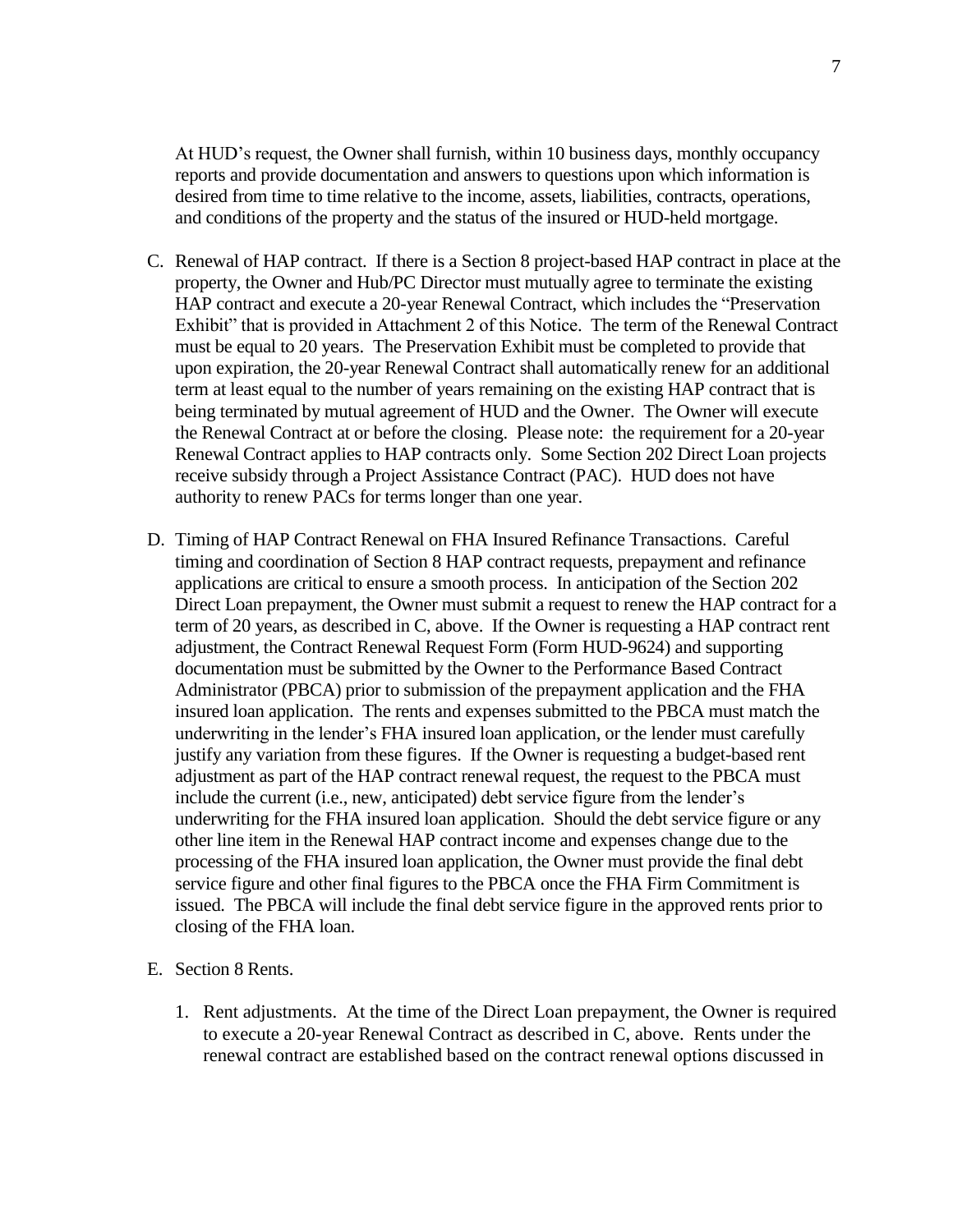the *Section 8 Renewal Policy Guidebook ("Renewal Guide")*. <sup>2</sup> Rents are adjusted annually in the manner prescribed in the Renewal Contract.

- 2. Exception project status. When a Section 202 Direct Loan is prepaid and the project is refinanced for the first time pursuant to the terms of this Notice, the refinanced 202 is initially exempt from debt-restructuring under MAHRA, regardless of whether the new financing is conventional or FHA-insured, so long as that particular loan is in place. When the HAP contract expires, the Owner may renew the HAP contract as an "Exception" project under Option 4 of the *Renewal Guide*. 3
- 3. Current debt service. As reflected in the recently published page changes to the *Renewal Guide:* [\(http://portal.hud.gov/hudportal/documents/huddoc?id=Transmittal\\_5-18-12.pdf\)](http://portal.hud.gov/hudportal/documents/huddoc?id=Transmittal_5-18-12.pdf), if in conjunction with the required 20 year HAP contract renewal, an Owner is submitting a budget based rent adjustment request as part of the Section 8 HAP renewal request, the Owner **must** list the current debt service in the budget. In the context of a prepayment, the current debt service is defined as the debt service that will take effect when the prepayment is completed and the new loan closes. The Owner is not permitted to use the old 202 Direct Loan debt service.
- 4. Impact of reduced debt service on Section 8 rents. As discussed in Section V.C, Owners are required to renew the Section 8 HAP contract for a term of 20 years, and to execute the Preservation Exhibit, as part of the prepayment approval process. Owners of Section 202 projects financed after 1974 that require HUD approval for prepayment must show debt service savings as a threshold to obtain prepayment approval (See Section VI). Owners of Section 202 projects anticipating a reduction in debt service costs as a result of the prepayment may receive a Section 8 rent adjustment to fund operational needs (eligible expenses as described in Chapter 7 of HUD Handbook 4350.1, Multifamily Project Servicing), if the rent increase can be justified under a budget-based rent increase calculation following the process described in the Renewal Guide, and paragraph D.4, below*.* However, as noted in Paragraph 3, above, the Owner must list the current (new) debt service in the Section 8 budget, where a budget is submitted as part of the 20 year HAP Contract renewal process. As a result, the Section 8 contract rents may be lower than in previous calculations with the original (higher) debt service. Owners may not list "debt service savings" as a project expense in the HAP Contract budget but may list eligible expenses in the budget.

 $\overline{a}$ 

 $2^2$  The Section 8 Renewal Policy Guide may be accessed at

http://portal.hud.gov/hudportal/HUD?src=/program\_offices/housing/mfh/mfhsec8

<sup>&</sup>lt;sup>3</sup> Please see Section IX for guidance on rent setting following contract expiration that occurs following a re-refinance of a Section 202 property with an FHA insured loan.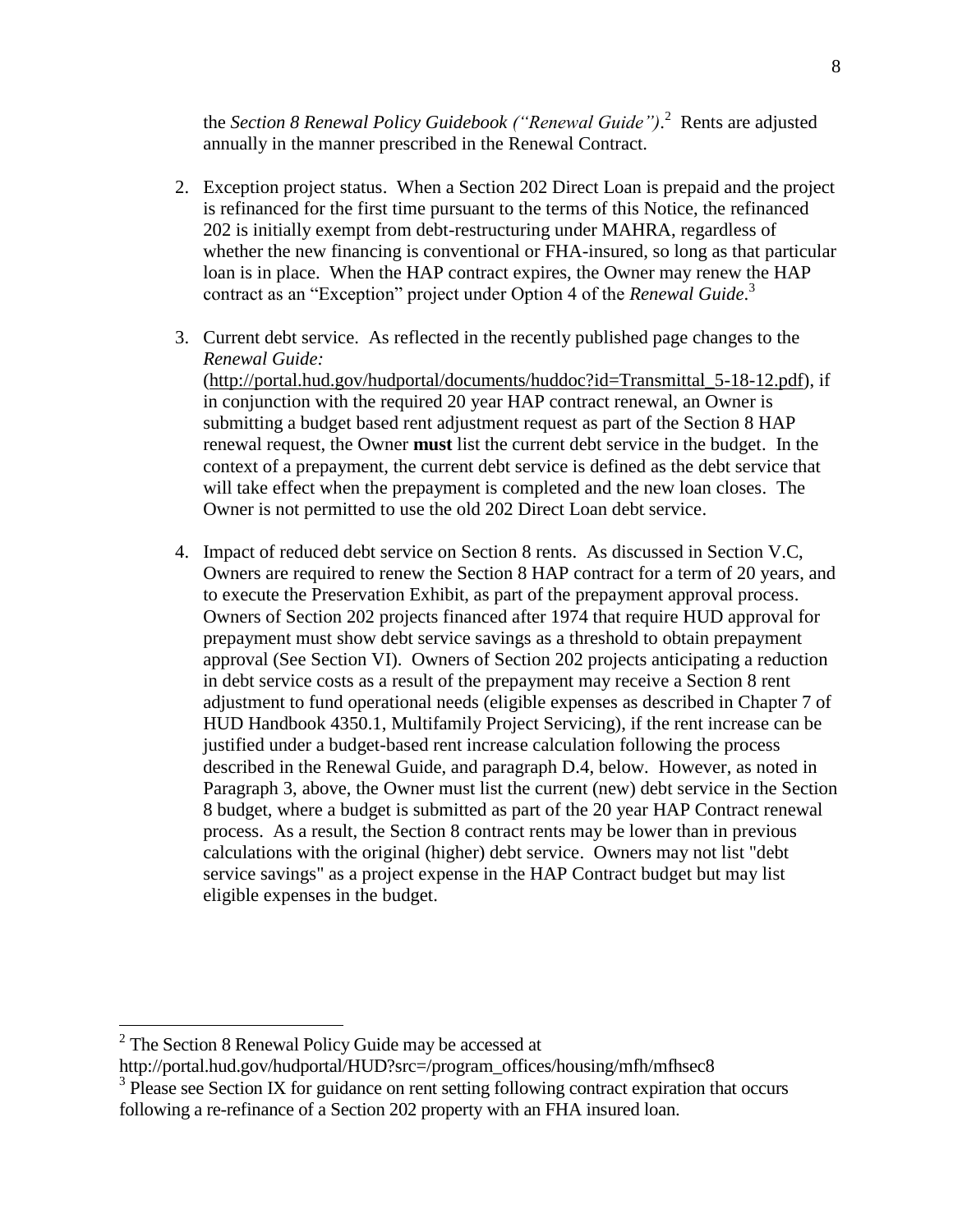- 5. LIHTC compliance fees. In cases involving the use of Low-Income Housing Tax Credits (LIHTCs), allowed project expenses may include only those usual and customary fees and expenses for operating a tax credit project, including payment of the equity syndicator's asset management fees; state allocating agency's compliance and asset monitoring fees; mandatory interest payments of up to one percent due on subordinate debt provided by a governmental lender; and deferred developer's fees, plus interest accrued at the applicable federal rate, which may be deferred for no more than 12 years. The deferred developer's fee may be included as an operating budget line item but may only be paid from surplus cash. When the deferred developer's fee is included, the project rents may not exceed market rents for comparable units in the area. At the end of the 12-year fee deferment period, the project rents must be reassessed, since the deferred fee will have been fully paid.
- 6. Debt service coverage. Providing for adequate Debt Service Coverage (DSC) is necessary to ensure sound mortgage underwriting and to satisfy programmatic conditions of both FHA-insured and non-FHA insured lenders and/or LIHTC syndicators. DSC may therefore be included in HAP contract budgets as part of Section 202 prepayment transactions.

For FHA-insured transactions, minimum DSC requirements are outlined in Mortgagee Letter 2010-21, in accordance with definitions of affordable and assisted projects. These FHA DSC requirements are minimum thresholds, and the DSC may exceed these minimum standards. Conventional lenders will generally require higher DSC due to the lack of FHA credit enhancement. For conventionally financed transactions, the conventional lender will determine the necessary DSC. However, please note that the Section 8 project rents must be determined according to the applicable renewal option, and constrained by market comparables or OCAF. Assuming the project performs as underwritten, DSC will result in surplus cash that may be drawn upon by the Owner at year's end to pay allowable annual distributions, Developer Fee, or deferred Developer Fee (from surplus cash, using the required form of Residual Receipts Note (form HUD-91710M, Residual Receipts Note for Nonprofit Borrowers) or Promissory Note). All remaining surplus cash must be deposited in the Residual Receipts account.

In order to ensure that Section 8 rents subject to budget based formulation provide adequate DSC to satisfy FHA and conventional lender requirements, the following requirements apply:

a. For FHA-insured mortgages that are debt service constrained (Criteria 5 for FHA financed projects), Project Managers must ensure that the rents used in the loan underwriting equal the rents derived through the budget based Section 8 rent setting process. Using HUD's "Budget Worksheet" (form HUD-92457-A) staff must ensure that the DSC required in the underwriting is added to the full debt service. For FHA insured loans, the coverage must meet minimum FHA program thresholds for DSC and the maximum mortgage may not exceed program limits. Project Managers responsible for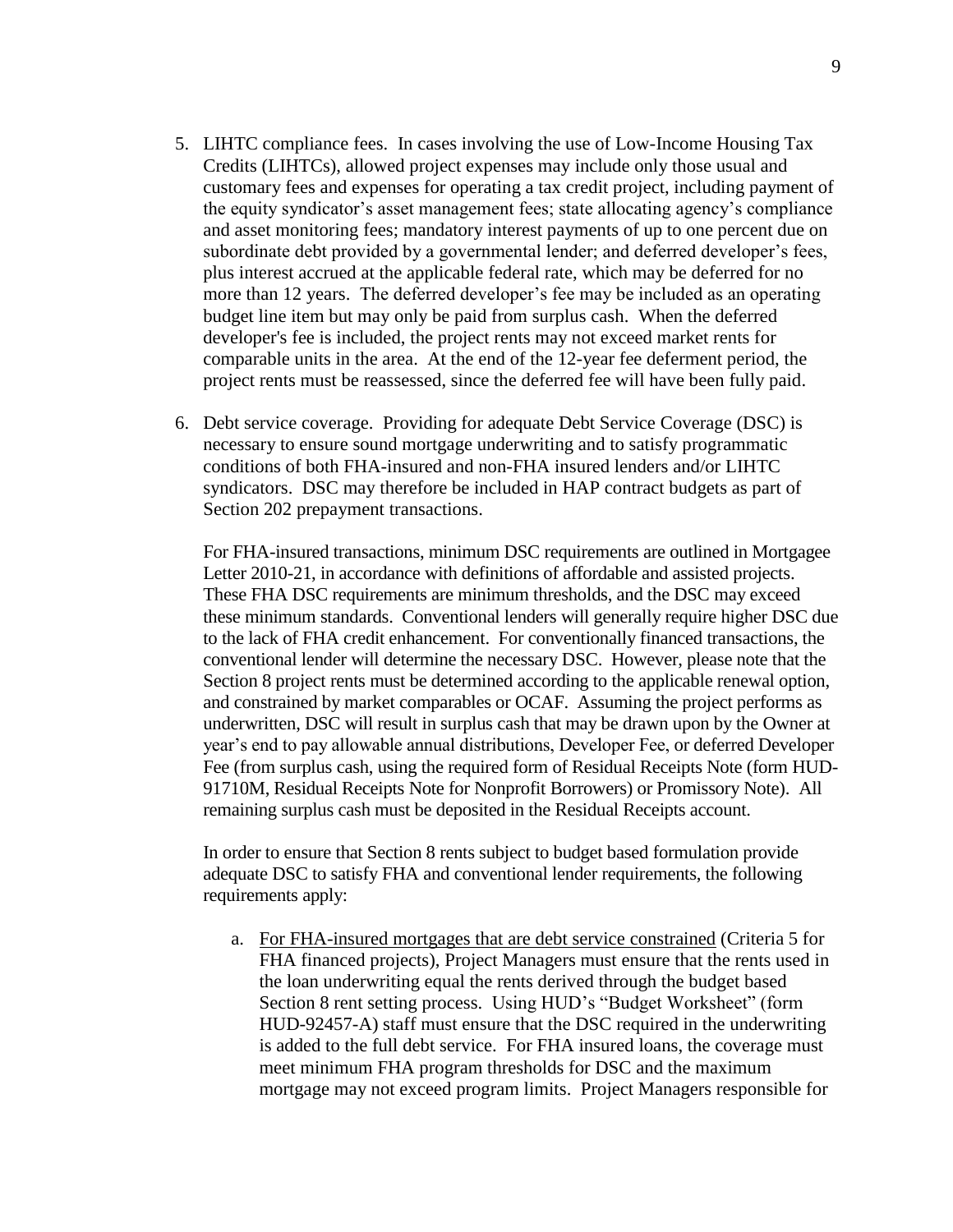setting the Section 8 budget based rents must work closely with the Asset Development staff reviewing the FHA application to ensure that the correct DSC amounts are included in the budget based rent formulation.

- b. For FHA-insured mortgages that are constrained by some other criteria (e.g. Criteria 1, 3, 4 or 10), Project Managers must also ensure that DSC for the mortgage amount derived by the controlling criteria is added to the full debt service. Again, for FHA insured loans, the coverage applicable to the controlling mortgage that is added to the full debt service must meet minimum FHA program thresholds for DSC and the maximum insurable mortgage may not exceed program limits. The lender's application for FHA insurance should include an analysis of the DSC to be included in the rent calculation. Project Managers responsible for setting the Section 8 budget based rents must work closely with the Asset Development staff reviewing the FHA application to ensure that the correct DSC amounts are included in the budget based rent formulation.
- c. For conventionally financed loans, the lender and/or LIHTC syndicator will determine the required DSC. Project Managers must obtain information on the loan underwriting from the project Owner in order to determine what DSC amount to include in the rent formulation.

Section 8 rents may be constrained, however, by comparable market rents, or OCAF.

F. Allowable distributions. If the Section 202 project is/will be owned by a for-profit limited partnership (meeting the statutory requirements in AHEO, as amended) and the Section 202 project has a Section 8 HAP contract that imposes a limitation on distributions, the Section 202 project Owner remains subject to the six percent annual distribution limitation. This distribution is authorized on FHA insured as well as conventional transactions. The maximum annual distribution from surplus cash is six percent of the total Owner's (purchaser's) equity that is paid at the refinancing of the project. Other government funds (i.e., HOME funds, CDBG funds, etc.) will not be considered Owner's equity. LIHTC equity is not considered other government funds. LIHTC equity may qualify as Owner's equity, even if 100% of the LIHTC equity is not paid into the transaction on the date of the prepayment. Developer Fee may qualify as Owner equity only if this Developer Fee is contributed as a source of funds for closing. No distributions will be permitted based on a deferred Developer Fee.

If the Section 202 project is/will be owned by a for-profit limited partnership (meeting the statutory requirements in AHEO, as amended) and the Section 202 project has a Section 8 HAP contract that imposes no percentage cap on distributions, then upon refinance/prepayment the for-profit limited partnership may continue receiving the benefit of not having a percentage cap on distributions.

Distributions may not be listed as "above the line" expenses in the HAP Contract budget, but rather are paid from available surplus cash at the end of the project's fiscal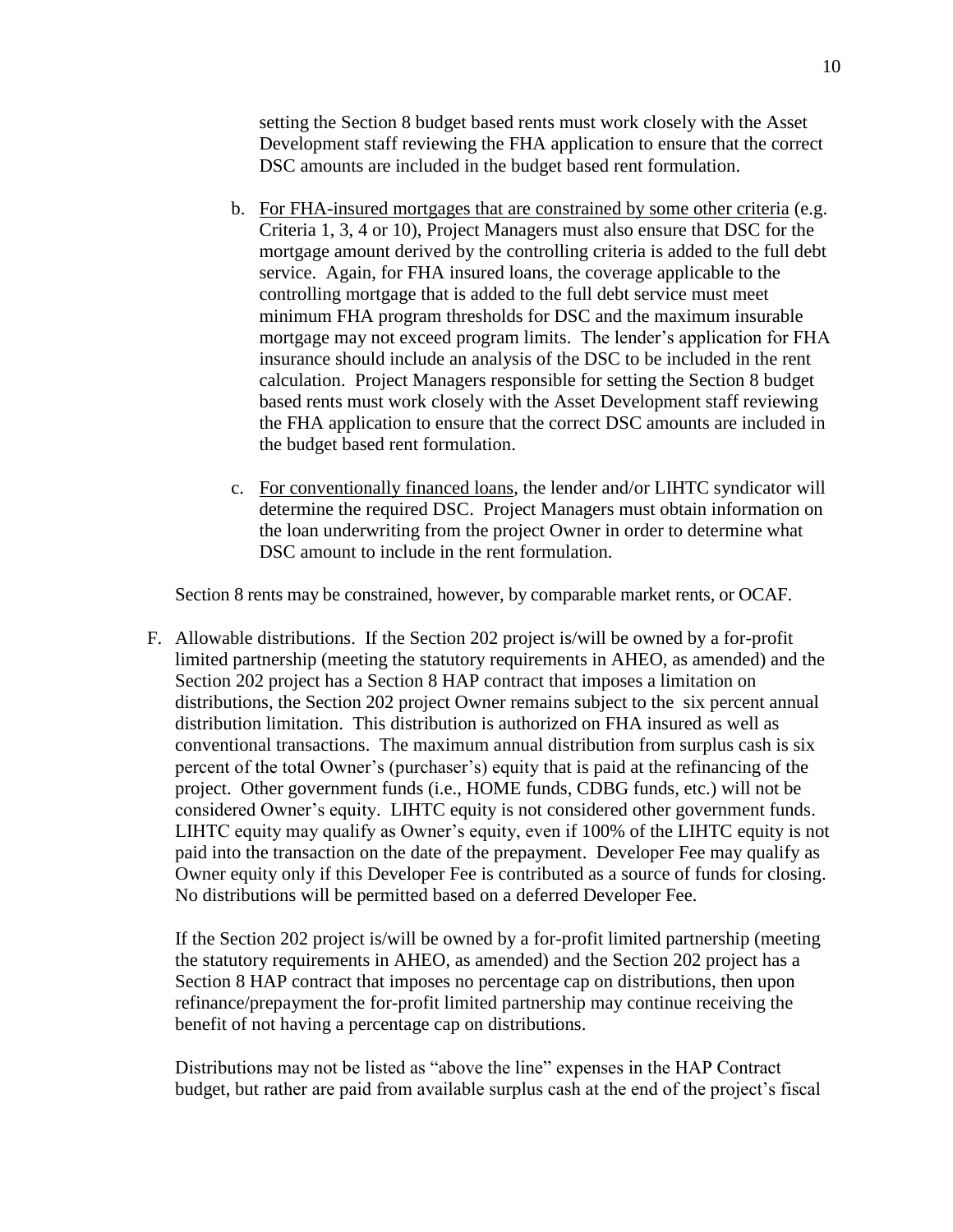year. HUD does not monitor or approve how the Owner uses the allowable distribution. HUD will not consider waivers of this calculation to allow unlimited distributions to Section 202 Owners.

G. Sale/acquisition transactions. Where HUD approval is required for a Direct Loan prepayment, and the transaction involves a sale/acquisition, there will be no restrictions on the use of sales proceeds from the transaction that flow to the selling Owner, provided that the transaction meets the requirements of this Notice. This includes LIHTC and identityof-interest transactions.<sup>4</sup> However, HUD will carefully review the proposed use of the buyer's acquisition/rehabilitation loan proceeds coming into the project to ensure the proceeds from the new loan will be used in accordance with the Notice.

In the event of a sale of a property, a Developer Fee is allowed. The Developer Fee flows to the purchaser. The purchaser will be authorized a Developer Fee based on 15 percent of the total development. (Please see section VII.B.4 for a detailed calculation). <sup>5</sup> HUD will not monitor the use of the Developer Fee.

- H. Energy efficiency in capital repairs. In its plans for repair, rehabilitation and retrofit, as well as construction or rehabilitation of related facilities, the Owner must consider the use of "ENERGY STAR" appliances and components. If the Owner elects not to use ENERGY STAR appliances, the Owner should provide information on how the financial feasibility of "ENERGY STAR" was considered.
- I. Unit conversions. As part of the refinance, and in accordance with the policies and procedures detailed in Housing Notice 11-03, *"Conversion of Housing Units to Reduce Vacancies,"* the Owner may modernize or retrofit the project structures, common areas or individual dwelling units, including reducing the number of units by reconfiguring units that are functionally obsolete, unmarketable, or not economically viable. Where the Owner can document difficulties in renting efficiency units, it may propose conversion of efficiency units into one-bedroom units.
- J. Additions. As part of the refinance, the Owner may consider the addition or rehabilitation of related facilities. This includes new structures suitable for use as cafeterias or dining halls, community rooms or buildings, or infirmaries or other inpatient or outpatient health facilities or for other essential service facilities; and structures suitable for the above uses by rehabilitation, alteration, conversion or improvement of existing structures which are otherwise inadequate for such uses. Rehabilitation plans should be developed with consideration for the purpose of extending utility of the project for frail elderly as defined in 12 U.S.C. 1701q(k)(2). The Owner must carefully consider the financial feasibility of any planned additions, in particular considering the impact that increased costs of additions may have on Section 8 rental income over the life of the new loan. Staff will evaluate on a

 $\overline{a}$ 

<sup>&</sup>lt;sup>4</sup> This policy is also applicable in the case of an FHA insured refinance of a Section 202 Direct Loan. See Section IX of this Notice.

<sup>&</sup>lt;sup>5</sup> This policy is also applicable in the case of an FHA insured refinance of a Section 202 Direct Loan. See Section IX of this Notice.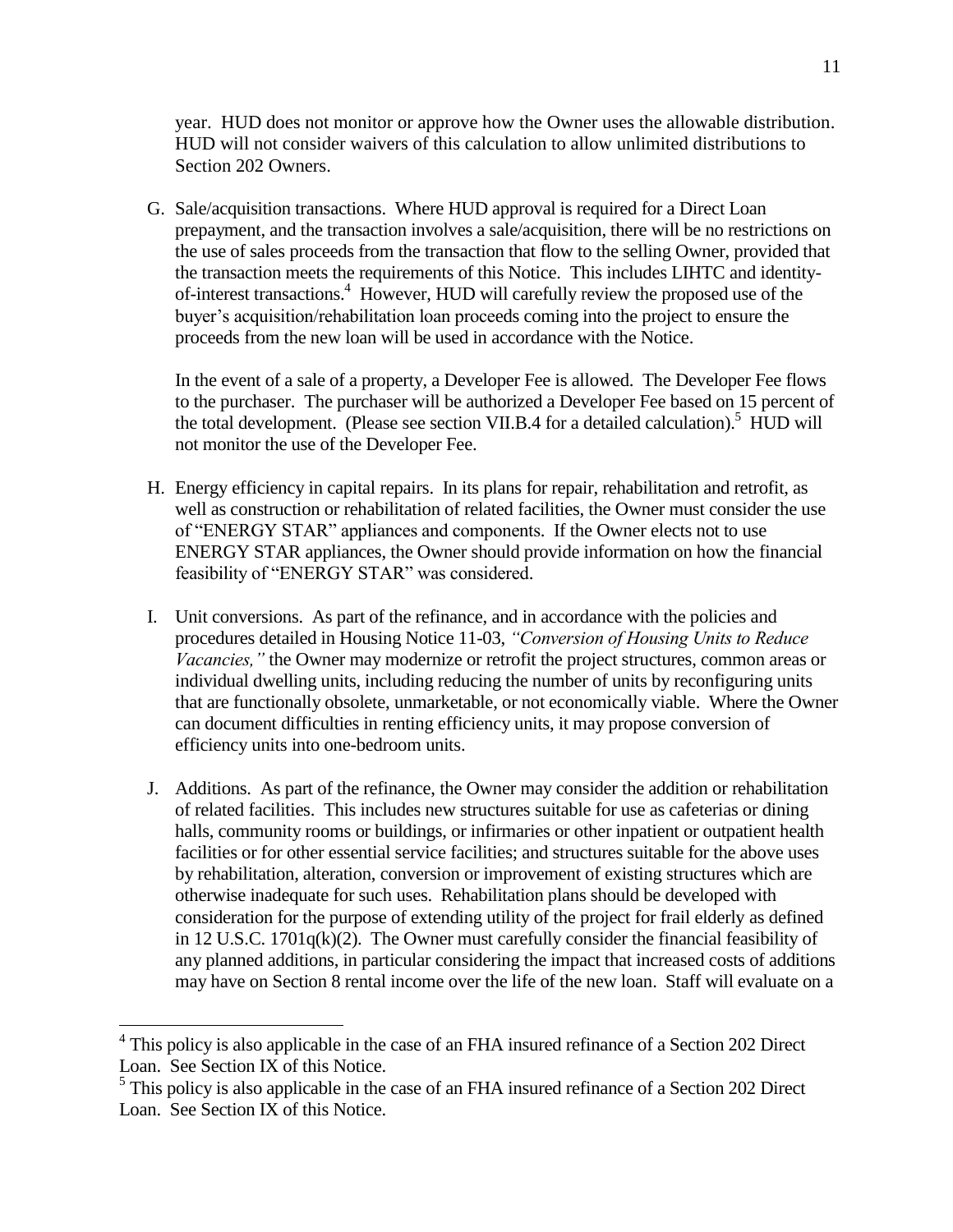case-by-case basis with consideration of the asset management of such projects.<sup>6</sup>

- K. Accessibility for persons with disabilities. The Section 202 program can offer elderly persons with disabilities a community-based living alternative to institutionalization. The nondiscrimination and equal opportunity requirements set forth at 24 CFR 5.105(a) applies to Section 202 projects. Existing projects, regardless of when they were built, are subject to the general requirement to provide program accessibility under the Department's regulations at 24 CFR part 8. Additionally, if the addition or rehabilitation of the Section 202 project results in substantial alterations in a multifamily housing project as defined by 24 CFR 8.23 of the Department's regulations implementing Section 504 of the Rehabilitation Act of 1973, then specific accessibility requirements apply, including requiring a minimum of five percent of the total dwelling units or at least one unit, whichever is greater, to be accessible for persons with mobility impairments, and an additional two percent of the units, but not less than one unit, in such a project to be accessible for persons with hearing or vision impairments. Other alterations not qualifying as substantial alterations shall, to the maximum extent feasible, be made to be readily accessible to and usable by individuals with disabilities. See 24 CFR 8.23(b). Moreover, if the addition or rehabilitation results in a covered multifamily dwelling as defined at 24 CFR 100.201, then it must also meet the design and construction requirements at 24 CFR 100.205, which implement the Fair Housing Act (42 U.S.C. 3601-3619). Accessibility requirements under Titles II and III of the Americans with Disabilities Act may also apply.
- L. Acceptable project ownership. In the event of a sale, prepayment or refinance, the project must be owned and maintained by a non-profit  $501(c)(3)$  or  $(c)(4)$  entity, or may be owned by a For-profit Limited Partnership, the sole General Partner of which is: (1) the current project Owner or another nonprofit entity; (2) for-profit corporation wholly owned and controlled by one or more non-profit entity; or (3) a limited liability company wholly owned and controlled by one or more non-profit entity. If the project is supported with a Section 8 project based rental assistance contract, where there is a sale, the sale will necessitate the Assignment of HAP Contract and HUD will review the qualifications of the new ownership in accordance with the requirements of Assignment of HAP Contracts in Chapter 13 of HUD Handbook 4350.1, *Transfer of Physical Assets (TPA).* (However, a TPA is not required.)
- M. Use of project Resources. Pursuant to AHEO, as amended, and to the extent that such funds are available, HUD may allow a project sponsor to use any Residual Receipts held for that project in excess of \$500 per unit for the cost of activities designed to increase the availability or provision of supportive services. Pursuant to AHEO, as amended, HUD may allow a project sponsor to use any Reserve for Replacement funds in excess of \$1,000 per unit for the cost of activities designed to increase the availability or

 $\overline{a}$ 

<sup>&</sup>lt;sup>6</sup> If FHA financing is proposed, neither meals, infirmaries, or other facilities intended to address resident needs with Activities of Daily Living may be included in any additions. No licensed care is permitted under FHA Multifamily Mortgage Insurance program.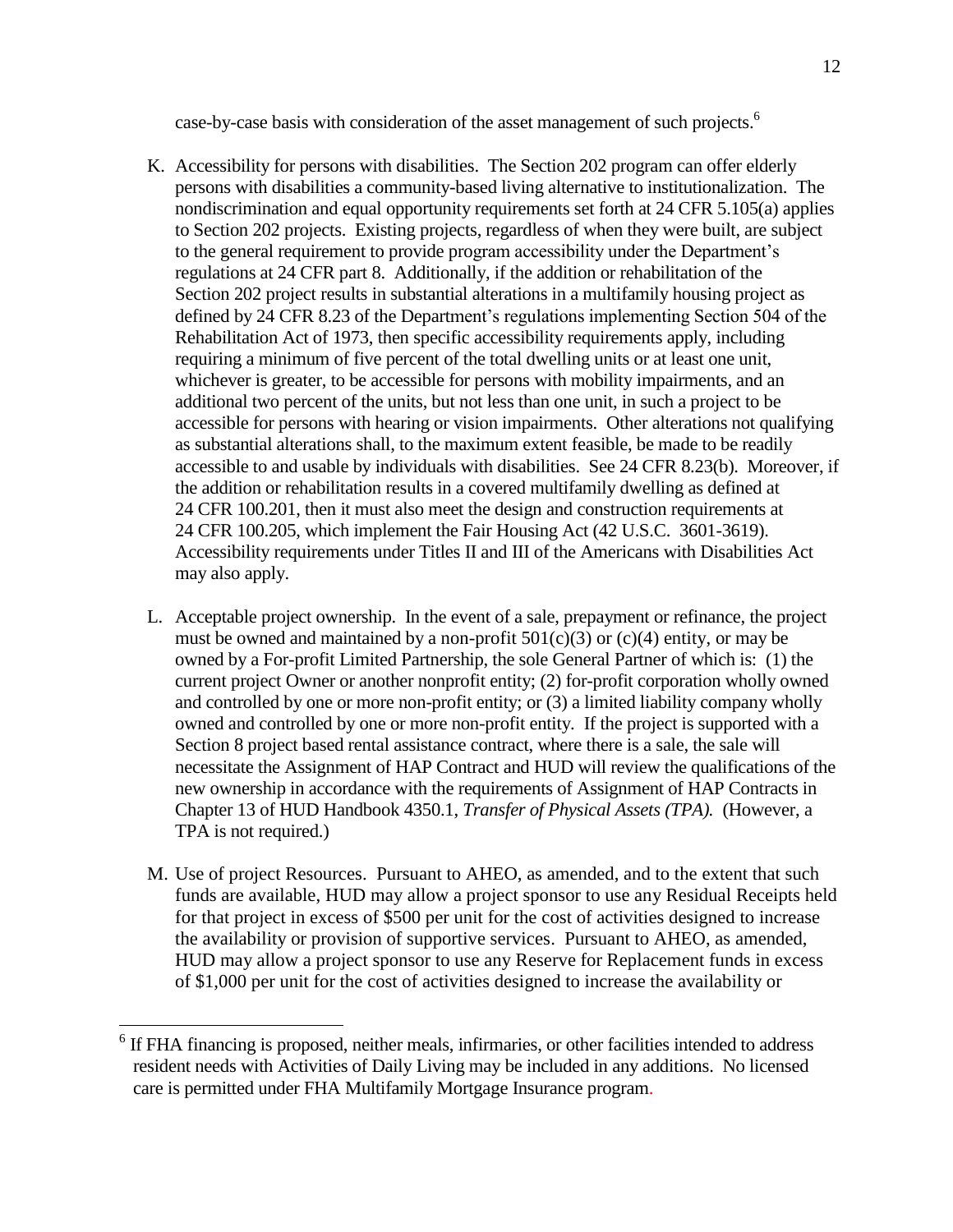provision of supportive services, or for those purposes outlined in AHEO, Title I, Subsection (c) paragraphs two (2) and three (3): 1) Rehabilitation, modernization, or retrofitting of structures, common areas, or individual dwelling units. 2) Construction of an addition or other facility in the project, including assisted living facilities (or, upon the approval of the Secretary, facilities located in the community where the project sponsor refinances a project under this section, or pools shared resources from more than one (1) such project). Other allowable purposes for Reserve for Replacement funds are those listed in HUD Handbook 4350.1, *Multifamily Project Servicing*.

HUD Housing Notice 2012-14 requires Section 202 projects with a new regulation Section 8 HAP contract to use Residual Receipts in excess of \$250 per unit to off-set Housing Assistance Payments. (See HUD Housing Notice 2012-14, footnote 3). Pursuant to Housing Notice 2012-14, residual receipts in excess of \$250 per unit must be used to make HAP off-sets at all Section 202 properties with a new regulation Section 8 HAP Contract. The Owner must begin making off-sets as instructed in 2012-14.

An Owner of a Section 202 project that is planning a prepayment and refinance may use Residual Receipts funds in excess of \$500 per unit for supportive services purposes. The funds specified for use over the \$500 per unit balance must be set aside in a restricted account separate from the Residual Receipts account at the time that the prepayment application is submitted to HUD (but not before such time) so that they can be readily drawn upon pursuant to the uses approved in the prepayment request. These funds may not be accessed until closing of the prepayment. If the prepayment does not occur within 180 days of the prepayment application to HUD, these funds must be released back into the Residual Receipts account and will be subject to the HAP payment off-set policy. The Multifamily Hub/PC will review the Owner's proposed use of the segregated funds to ensure that they meet the statutory requirement of increasing the availability or provision of supportive services at the subject property, and that the use of all funds in excess of \$500 per unit is justified.

If and when the Owner submits a prepayment application that includes supportive services, the Owner may segregate funds in excess of \$500 per unit in a distinct account as described above. After these funds are segregated, off-sets required by Housing Notice 2012-14 must continue for the balance remaining in the residual receipts account (i.e., \$500 per unit to \$250 per unit). An example follows:

EXAMPLE: Calculating Uses of Funds from Residual Receipts

Current Residual Receipts account balance: \$700/unit AHEO statutory threshold: \$500/unit *Available for supportive services: \$200/unit Remaining balance (after segregating funds for supportive services) = \$500/unit Funds to remain in Residual Receipts account pursuant to Notice 2012-14 = \$250/unit Funds required to use for Section 8 off-sets = \$250/unit*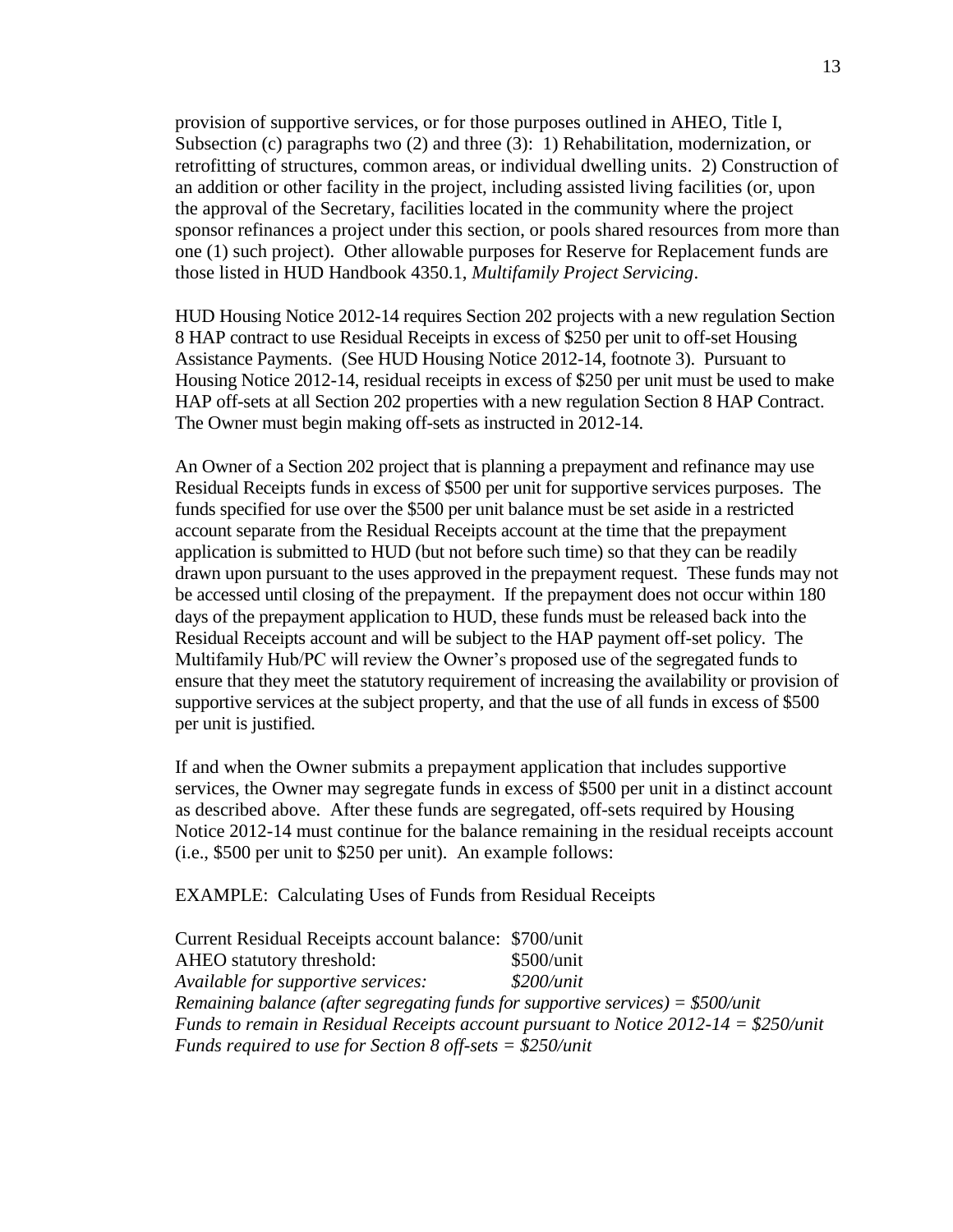- N. Tenant involvement in prepayment or refinance. All prepayments must meet tenant involvement requirements detailed in Section XI (Tenant Involvement in Prepayment and Refinancing) of this Notice.
- O. Environmental Review. The prepayment transaction will require an environmental review. The environmental review will be conducted by HUD Multifamily Development staff pursuant to the requirements at 24 CFR Part 50. Guidance for completion of this review may be found in Chapter 9 of the MAP Guide.
- P. Temporary Relocation. If significant repair work or substantial rehabilitation is planned as part of the Section 202 Direct Loan prepayment, the proposal may require the temporary relocation of tenants for the period of rehabilitation. To permit rehabilitation to proceed, an owner may temporarily relocate a tenant or permanently relocate a tenant within the same building or complex. Section 202 projects are subject to the relocation requirements at 24 CFR 891.155(e). For tenants with disabilities this includes locating a unit that is accessible according to their needs. However, there will be no permanent displacement (i.e., permanent moves from the real property) of any tenant as a result of the proposed transaction.

In the event that the conversion will involve the temporary relocation of tenants, a relocation plan must be submitted that identifies the affected units and tenants, estimates the relocation costs and provides a timetable for the relocation. The Owner must also indicate what steps will be taken to minimize the temporary relocation of the tenants. The Multifamily Hub/PC staff will coordinate with the Hub Tenant Relocation Specialist. If necessary, the Tenant Relocation Specialist must review and approve any relocation plans.

NOTE: Temporary relocation should not extend beyond one year before the person is returned to his or her previous unit or location. Should a residential tenant be temporarily relocated for a period beyond one year, the Owner must contact the person and offer all permanent relocation assistance in accordance with the Uniform Relocation Act. This assistance would be in addition to any assistance the person has already received for temporary relocation, and may not be reduced by the amount of any temporary relocation assistance.

For tenants that must relocate temporarily, the owner must provide:

- 1. Reimbursement for all actual reasonable expenses incurred in connection with the temporary relocation, including the cost of moving to and from the temporarily occupied housing and any increase in monthly rent or utility costs.
- 2. Appropriate advisory services, including reasonable advance written notice of:
	- (a) The date and approximate duration of the temporary relocation;
	- (b) The suitable, decent, safe, and sanitary housing to be made available for the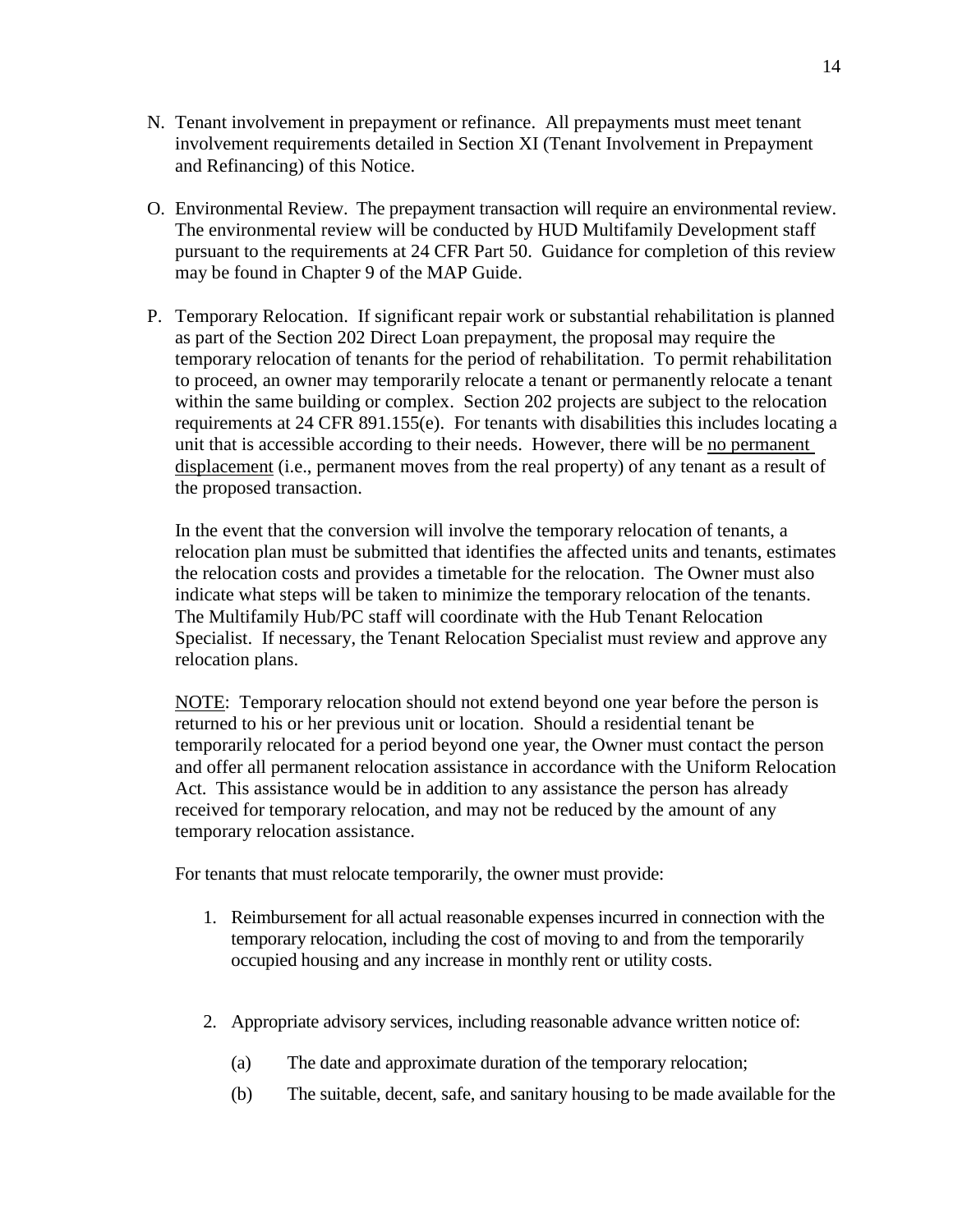temporary period;

- (c) The terms and conditions under which the tenant may lease and occupy a suitable, decent, safe, and sanitary dwelling in the building/complex following completion of the repairs; and
- (d) The right to the financial assistance described in paragraph 1 above.
- 3. All other conditions of the temporary relocation that the tenant undergoes must be reasonable.
- 4. Permanent move within building/complex. A tenant who is required to move to another unit in the same building/complex must be offered reimbursement for all out-of-pocket expenses incurred in connection with the move. All other conditions of the relocation that the tenant undergoes must be reasonable. Relocating an elderly person with a disability requires locating a unit that is appropriate to their physical needs. A temporary relocation must be to an accessible unit that provides equal or greater accessibility as the current unit.
- 5. A relocated tenant will be given the first right of refusal to a rehabilitated unit (the same unit or a comparable one). Further, the notification to tenants should be provided in appropriate formats as necessary to meet the needs of all including persons with limited English proficiency and formats for persons with visual, hearing, and other communication-related disabilities (e.g., braille, audio, and large type, sign language interpreters, assistive listening devices, etc.).

## **VI. Prepayments Which do Not Require HUD Approval**

This section applies to those Section 202 Direct Loans that do not require HUD consent for prepayment. Section 202 projects with original financing dates of approximately 1977 to 1982, may have a mortgage note that permits the prepayment with only a 30-day notice to HUD. No Use Agreement is required for such prepayments. An Owner may prepay the Direct Loan by submitting a 30-day notice to the Hub/PC, and notifying the project residents as described in Section XI (Tenant Involvement in Prepayment and Refinancing) of this Notice.

Typically, if the Section 202 Direct Loan does not require HUD consent for prepayment, the mortgage note, Form FHA-3432-EH (6/76) contains language similar to the following:

*"Privilege is reserved to pay the debt in whole or an amount equal to one or more monthly payments on principal next due, on the first day of any month prior to maturity, upon at least thirty (30) days prior written notice to the Payee."*

If the Owner of such a project prepays the Section 202 Direct Loan and voluntarily agrees to the requirements listed in Section V of this Notice (including the recordation of the Section 202 Prepayment Use Agreement), the project will be initially exempted from Mark-to-Market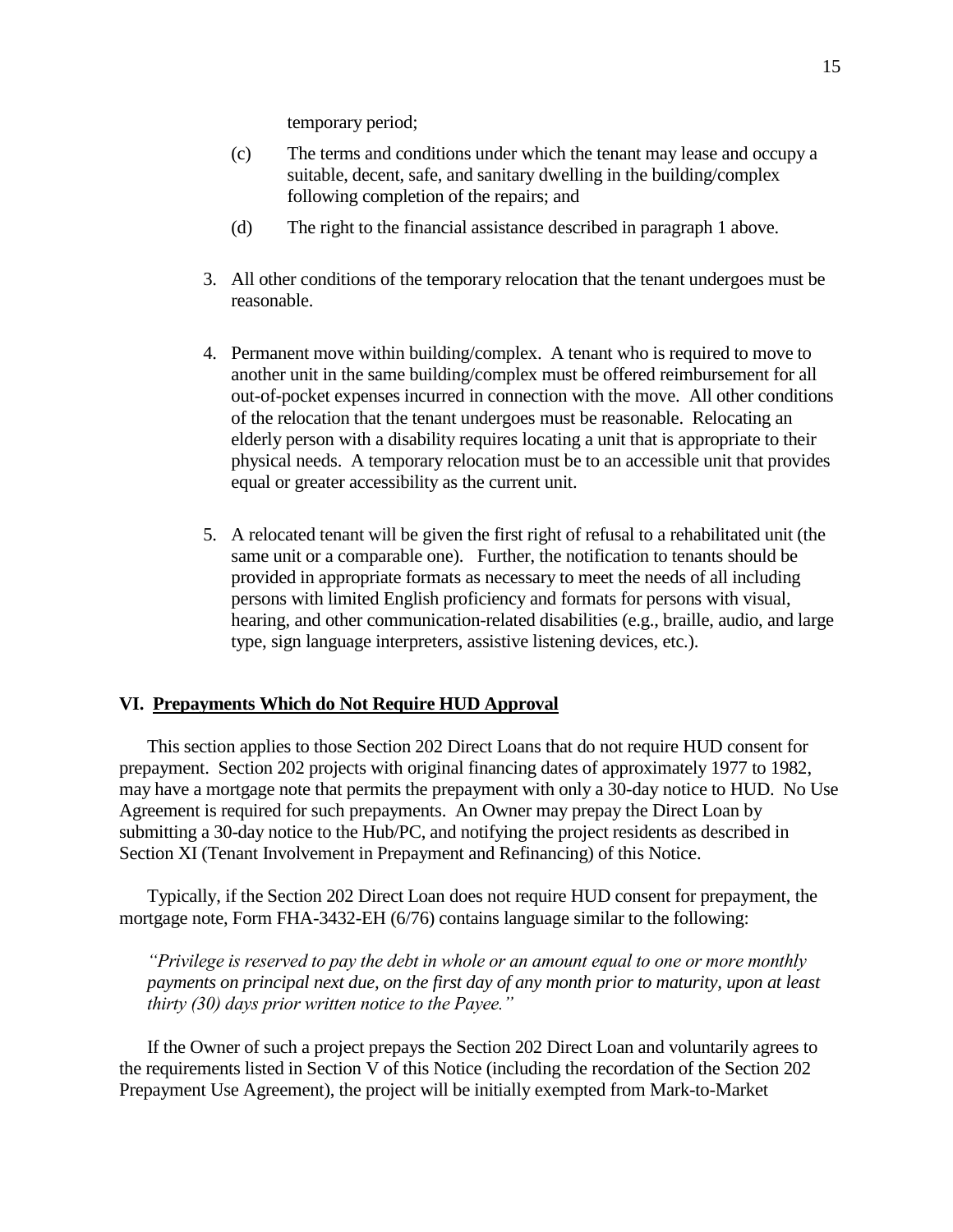restructurings during the term of the financing used to prepay the Section 202 loan. The Owner may renew the HAP contract under Option 4 of the Renewal Guide.<sup>7</sup> If the Owner has a Section 8 HAP Contract renewed under Option 4, and the Owner voluntarily complies with this Notice, the Owner may continue to receive OCAF rent adjustments which may be at or above market levels. Please see the Section 8 Renewal Policy Guidebook, Chapter 6. To qualify for the Mark-to-Market exemption, the Owner must meet all requirements listed in Section V and Section VII of this Notice. Please note: If the Owner does not opt to follow the requirements listed in Section V and VII of this Notice, the project will not be exempt from Mark-to-Mark restructuring upon expiration of the Section 8 HAP contract, unless the Owner refinances the Section 202 Direct Loan conventionally prior to the expiration of the Section 8 HAP contract.

#### **VII. Refinancing Resulting in Reduction in Debt Service**

This Section applies to Section 202 Direct Loan properties that require the consent of HUD prior to prepayment, and that have a Direct Loan with an interest rate greater than six percent. Typically, these are projects originally financed after 1974. Pursuant to AHEO (as amended), HUD may only approve the prepayment of a Direct Loan with an interest rate greater than six percent for the purpose of reducing the debt service payment for the project. This is typically accomplished by replacing the Direct Loan with a new loan that has a lower interest rate. Prepayments for 202 Direct Loan projects with interest rates greater than six percent must meet all of the following requirements:

A. Reduction in debt service.

 $\overline{a}$ 

The Owner must demonstrate that the prepayment and refinance will result in a reduction in debt service payments. The prepayment application must include detailed Sources and Uses document and a summary financial analysis that demonstrates that the new loan will have a lower debt service payment than the original Section 202 Direct Loan. The reduction in debt service must be quantified (i.e., must be expressed as a specific dollar amount of savings) but there is no minimum amount of savings required. The 202 prepayment statute (AHEO) was amended to remove any reference to ongoing "debt service savings."

For Direct Loans with an interest rate of greater than six percent, the Owner must demonstrate a reduction in debt service as a threshold requirement for HUD approval of the prepayment.

HUD will not require specific accounting of "debt service savings," i.e., for proposed Direct Loan prepayments, debt service savings shall not be escrowed.

HUD is requiring Owners to use current debt (the new debt service to take effect at the closing of the refinance/acquisition) in Section 8 budgets as part of the 20 year HAP contract renewal request. Because the new debt service is lower, the resulting budget based

 $7$  This exemption was authorized under Section 612(h) of the Departments of Labor, Health and Human Service and Education Appropriations Act ending September 30, 2002.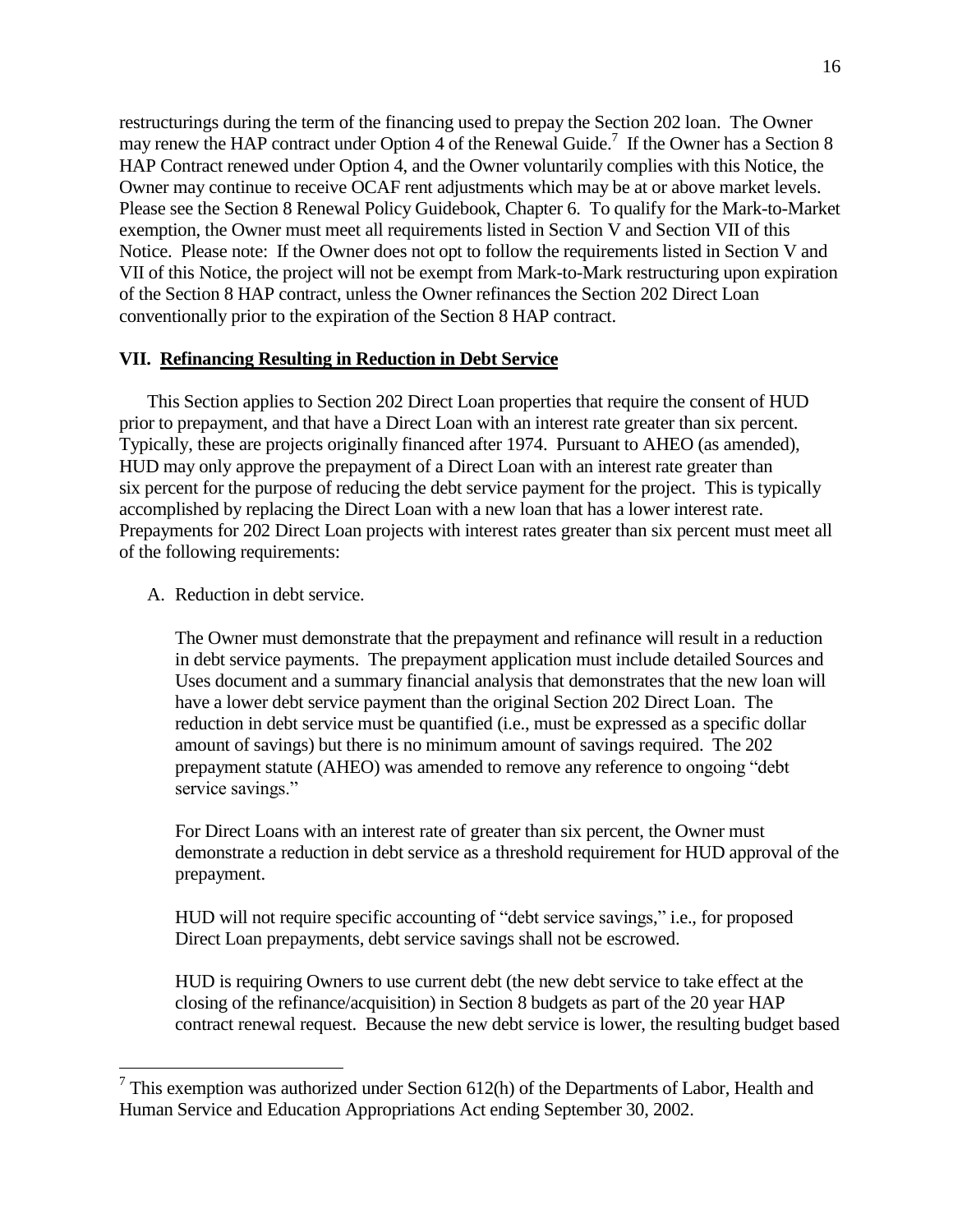Section 8 rents may be lowered as a result of the transaction, and it is likely that a project will not be able to generate monthly debt service savings. For projects with Direct Loan interest rates above 6 percent, Owners must show in pro forma numbers that there is a lower interest rate and/or a lower loan payment – but debt service savings may not necessarily flow to the project on an ongoing basis.

B. Approved use of proceeds from the refinance.

 $\overline{a}$ 

Pursuant to AHEO, the Owner must describe how proceeds from the new loan "will be used in a manner advantageous to tenants of the Section 202 Direct Loan project being refinanced, or used in the provision of affordable rental housing and related social services for elderly persons that are tenants of the project or are tenants of other HUD-assisted senior housing [owned] by the private nonprofit organization project owner, private nonprofit organization project sponsor, or private nonprofit organization project developer."

"Proceeds" are defined as the loan proceeds that come into the project (i.e. the new loan, or other sources such as LIHTC equity or soft debt) as a result of the prepayment transaction. The Owner must provide a narrative description of the proposed use of loan proceeds, including specific dollar amounts to be used for specific purposes, and the timing of the proposed use of proceeds. The proposal must meet the requirements of this Section of the Notice.

Loan proceeds in excess of those required to pay off the Section 202 Direct Loan or other HUD approved subordinate debt (including Residual Receipts notes paid at closing) must be placed in a segregated account at the closing of the refinance transaction.<sup>8</sup> All segregated proceeds from the refinance intended for rehabilitation, retrofits, or construction at the Section 202 project or approved HUD-assisted senior housing (as described in paragraph 6, below) must be expended within five (5) years of the closing of the refinance. If the funds are not expended during this time frame, the Owner must submit a written justification of good cause to HUD, and may reprogram the funds for other approved uses. HUD must approve all proposed uses of proceeds in advance. Approval of a prepayment application will constitute approval of the proposed use of proceeds. HUD will monitor the expenditures of the loan proceeds through review of required audited Annual Financial Statements detailing the amount and use of funds in the segregated account, as described below. HUD field office Asset Management staff will review Annual Financial Statements to see that any funds not expended at closing are in a segregated account. Asset Management will also check that, at the five year mark after closing, the funds have been expended. Any material change in proposed use of proceeds after the loan closing will

<sup>&</sup>lt;sup>8</sup> Please note: if the Section 202 Direct Loan is being refinanced using FHA mortgage insurance, proceeds intended for use at the Section 202 property, for example as a repair escrow or completion assurance, will be escrowed and released in accordance with the MAP Guide. As described below in this Notice, Owners may structure an FHA transaction to obtain an equity takeout for the benefit of residents of other HUD-assisted senior housing. These funds must be placed in a segregated account and monitored as described in this Notice.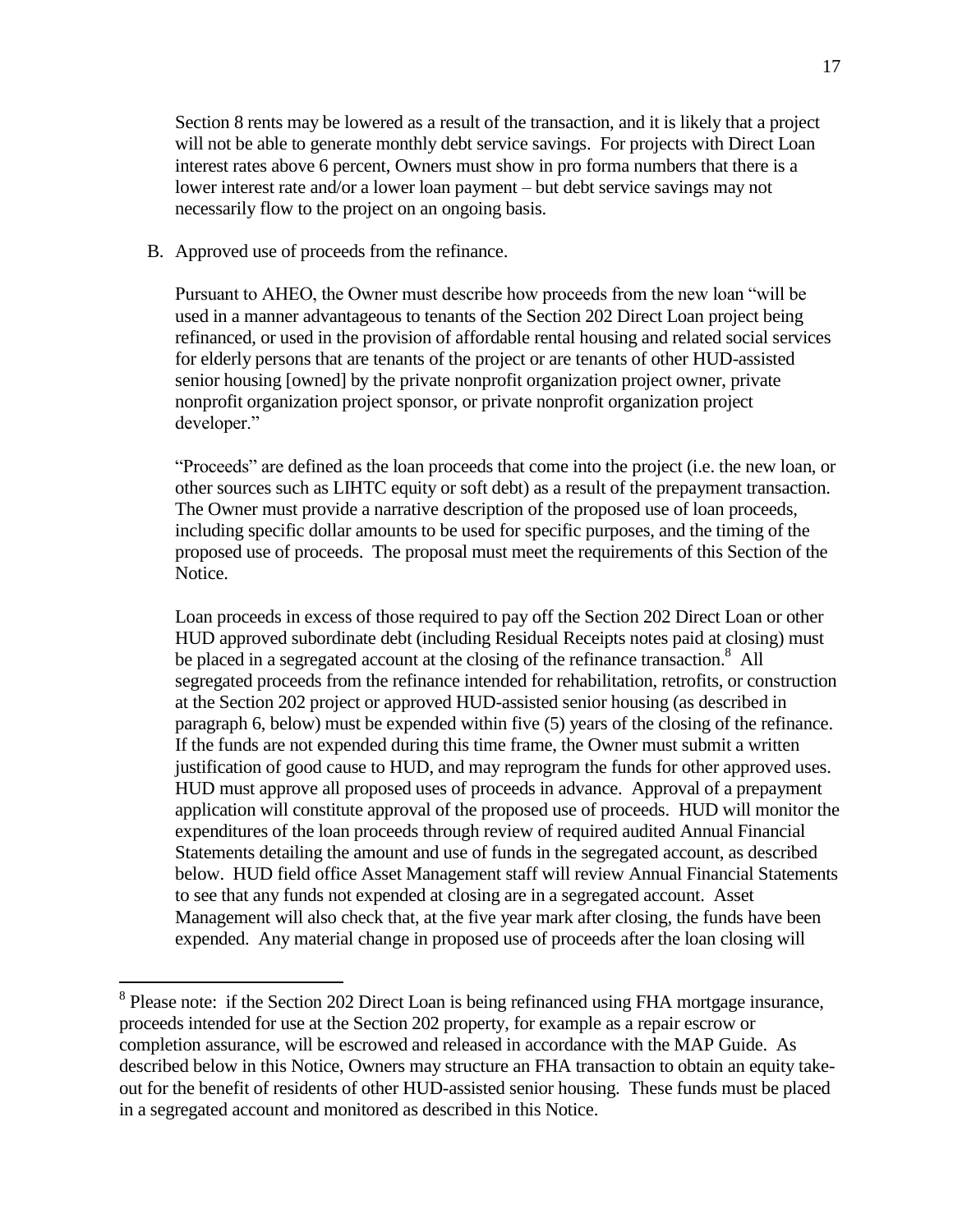require HUD approval, as described in the required Section 202 Prepayment Use Agreement. Funds must be used in accordance with AHEO and the guidance below.

Allowable uses of loan proceeds include:

1. Provision of social services. Proceeds from the refinance may be used for not more than 15 percent of the cost of increasing the availability or provision of supportive services to elderly tenants of the project being refinanced, which may include the financing of service coordinators and congregate services.

HUD may request a social services plan to determine the total cost of the supportive services, the share of those costs to be funded by proceeds from the loan, and the viability of the supportive service plan. If the Owner is proposing to exceed the 15 percent threshold, the field office may submit a waiver request to the HUD Headquarters Office of Asset Management.

Pursuant to the 2010 Act, HUD may waive the 15 percent limitation as necessary to ensure that the use of unexpended amounts better enables seniors to age in place. The Hub/PC Director should carefully review the Owner's proposal for provision of supportive services and determine if a waiver is warranted. If a waiver is sought, the waiver request should be submitted by the Hub/PC to HUD Headquarters. The waiver request must detail the funds requested for supportive services and justify the need for these funds to aid existing tenants of the project to age in place.

- 2. Rehabilitation, modernization or retrofitting of structures, common areas, or individual dwelling units, including reducing the number of units by reconfiguring units that are functionally obsolete, unmarketable, or not economically viable. Allowable reductions in units are those defined in Housing Notice 2011-03.
	- a. Where debt service savings are anticipated, the repair work does not need to meet the threshold of substantial rehabilitation as defined in the HUD MAP Guide. A third-party Project Capital Needs Assessment (PCNA) is not required. However, the prepayment application must provide a narrative and spreadsheet providing detail on specific repair plans and costs. (Where debt service savings are not anticipated from the refinance, the repair work must involve substantial rehabilitation, as discussed in Section VIII, below).
	- b. As authorized by AHEO, Owners may reconfigure units to reduce vacancies. Such unit conversions must meet the criteria described in Housing Notice 2011-03.
- 3. Construction of an addition or other facility in or adjacent to the project, including assisted living facilities. With HUD approval, the Owner may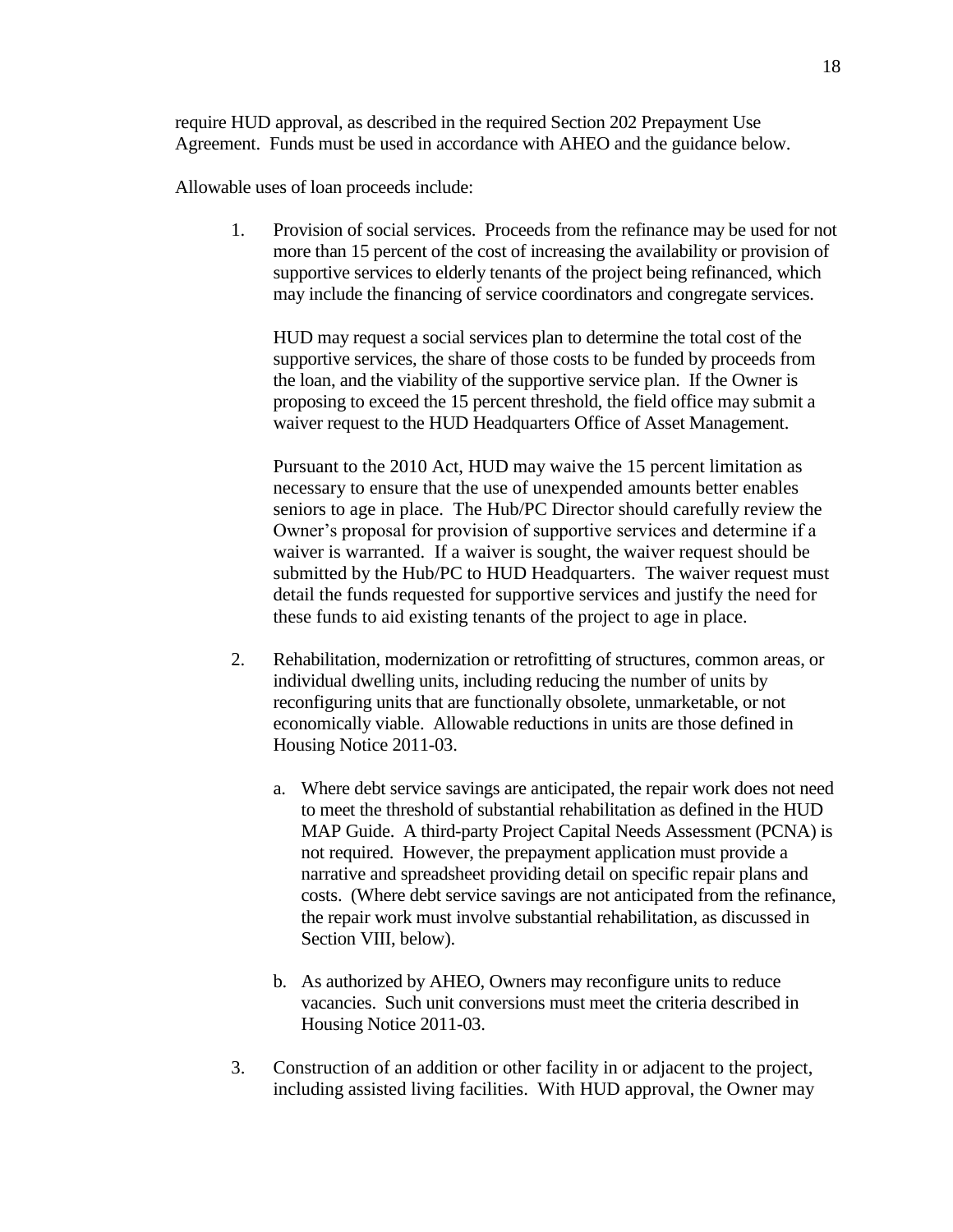use proceeds to construct facilities for the elderly located in the community where the project sponsor refinances a project, or where the sponsor pools shared resources from more than one such project. Such projects must be located in the same geographical region as the Section 202 project (i.e. Metropolitan Statistical Area), and must be owned by the private nonprofit organization project owner, private nonprofit organization project sponsor, or private nonprofit organization project developer that owns the Section 202 project. Approval of such construction or additions is subject to the terms of the proposed financing for the Section 202 project being refinanced. Staff will evaluate on a case-by-case basis with consideration of the asset management of such projects.

All facilities constructed using proceeds from the refinance must have or put in place a Use or Regulatory Agreement requiring operation as a facility for the elderly for a term at least 10 years beyond the date of closing of the Section 202 refinance, or the date of termination of the existing Use or Regulatory Agreement, whichever is later. A period of at least 10 years will be added to the receiving project's Use Agreement at the time of the Section 202 Direct Loan prepayment. An Owner may meet this requirement by extending an existing Use or Regulatory Agreement for a further term, or executing a new Use or Regulatory Agreement (sample attached as Attachment 3 of this Notice) at or before closing of the refinance. If there is or will be a restriction in place requiring the facility be used for the elderly (i.e. a LIHTC Use Restriction) for a term at least ten years beyond the date of closing of the Section 202 refinance, the Owner does not need to put in place an additional Use or Regulatory Agreement.

- 4. Payment to the project owner, sponsor or third party developer of a Developer's Fee (See Section V.G of this Notice) in an amount not to exceed or duplicate:
	- a. In the case of a project refinanced through the LIHTC program, the fee permitted by the LIHTC program as a percentage of acceptable development cost. The Owner's prepayment application should include evidence of the fee permitted by the program in that State.
	- b. In the case of a project refinanced through any other source of refinancing, up to 15 percent of the acceptable development cost. Acceptable development cost includes the cost of acquisition, rehabilitation, loan prepayment, initial reserve deposits, and transaction costs. Transaction costs may include costs of third party reports such as market studies or physical inspection reports not otherwise captured in the development costs, and loan fees and closing costs, and other similar costs.
	- c. HUD will not monitor the use of the Developer Fee by the Owner.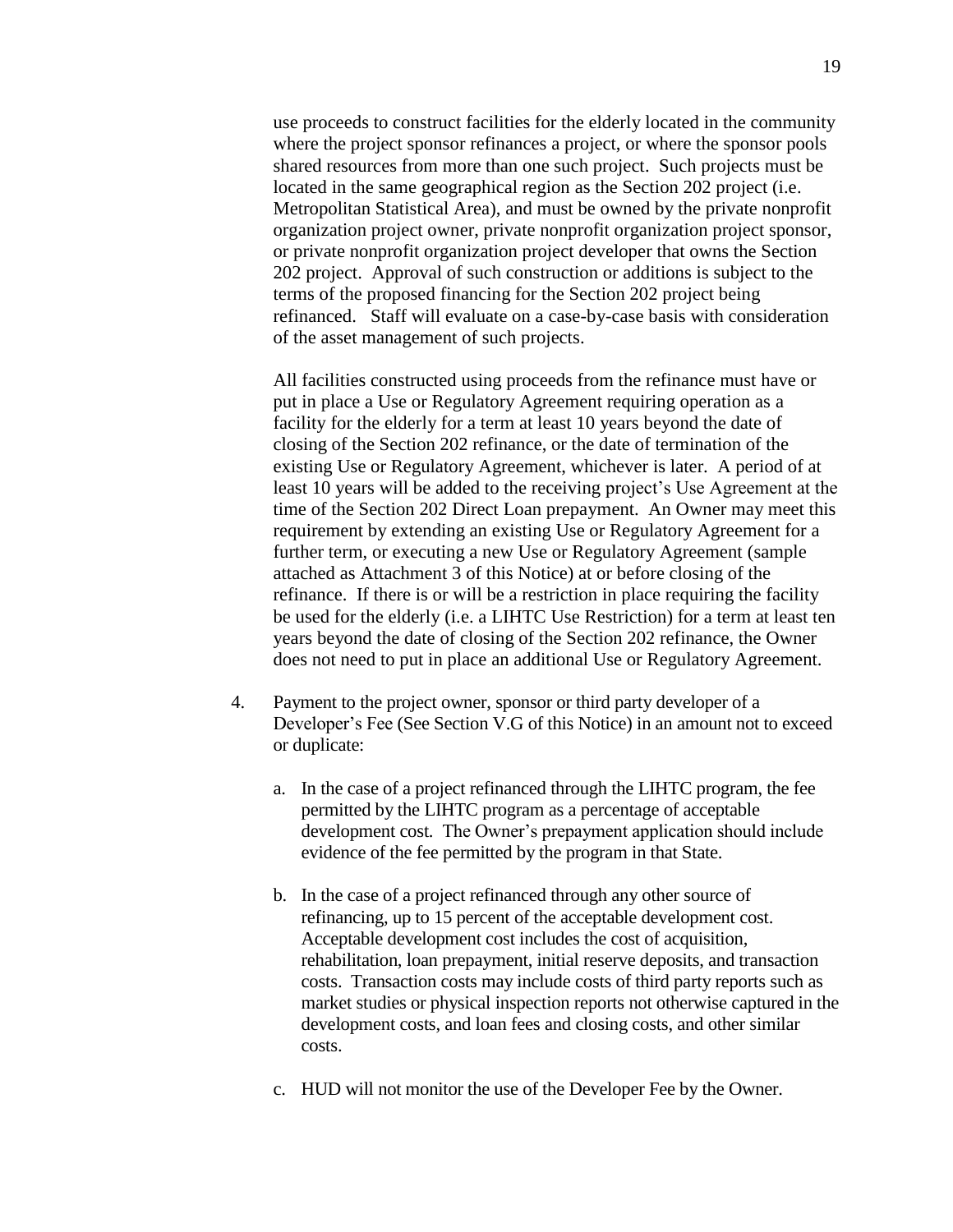- 5. Proceeds may be used to cover the payment of transaction costs related to LIHTCs or other secondary financing, provided that these funding sources are contributing to the provision of housing or social services for elderly residents of the project or other HUD-assisted elderly projects. Transaction costs may include costs of third party reports such as market studies or physical inspection reports of the project, repayment of predevelopment loans specific to the project, and payment of loan fees and closing costs. 202 prepayment transactions may include subordinate debt. Allowable secondary financing is described in Chapter 8 of the MAP Guide. Debt service on secondary financing must be paid from surplus cash and may not be listed as an expense line item in the Section 8 HAP contract budget.
- 6. Use of proceeds in other HUD-assisted senior housing properties. AHEO, as amended, enables the Owner to utilize loan proceeds from the refinance for the provision of affordable rental housing and related social services for elderly persons that are tenants of the Section 202 project being refinanced, *or for tenants of other HUD-assisted senior housing*. If the Owner is proposing to use proceeds for the benefit of tenants of other HUD-assisted senior housing, the prepayment application must clearly outline the proposed use of funds. Projects eligible to receive proceeds include those described in paragraph f, below.

If the Owner is proposing FHA financing, the proposed activities in other HUD-assisted senior housing may not be included in the FHA loan underwriting. Instead, the FHA loan should be structured to allow the Owner to realize an equity take-out. This equity would be available to the Owner to fund the construction of off-site facilities. On refinance transactions, equity take-outs are permitted only as discussed in the MAP Guide, Sections 8.8 and 8.13. Equity take-out is allowed under Section 223(f) if supportable, but is not allowed under new construction or substantial rehab under Section  $221(d)(4)$ , or refinancing under Section  $223(a)(7)$ . Related to equity take-outs in Section 202 sales transactions, value should be based on market rents. See Section IX of this Notice for more detail.

When the prepayment involves proposed activities in other HUD-assisted senior housing, the following requirements apply:

- a. The Owner's prepayment application must specify the project(s) that will receive the proceeds from the refinance.
- b. The project(s) must be designated as senior housing and serve only residents where the head of household is aged 62 and above. The designation as senior housing, and occupancy by residents aged 62 and above, must have been in place prior to the Section 202 Direct Loan prepayment.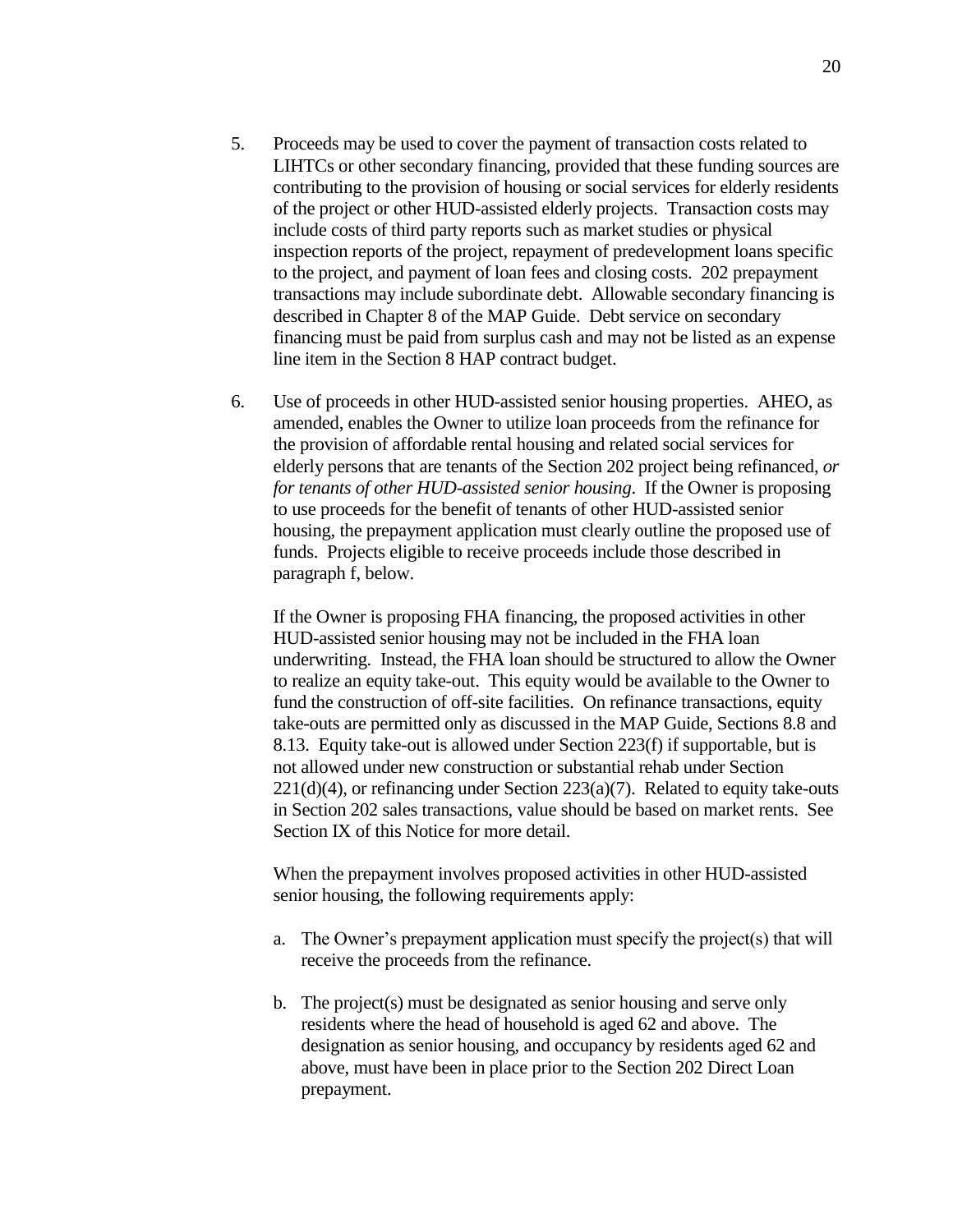- d. At the time of the application for the Section 202 Direct Loan prepayment, the level of affordability of the project(s) receiving proceeds from the refinance must be at least as affordable as the Section 202 Direct Loan project being refinanced. For example, if the Section 202 Direct Loan project is restricted to households at or below 80 percent of AMI, the project to receive the proceeds must be restricted to households at or below 80 percent of AMI, or any income band below 80 percent of AMI. In no event may the affordability restriction be above the low or moderate income level currently served by the Section 202 Direct Loan being refinanced.
- e. All Section 202 Direct Loan and Section 202 Capital Advance properties are eligible to receive proceeds from the refinance. Section 202 Capital Advance projects under development are eligible if a HUD Fund Reservation for the project has been issued prior to submission of the prepayment application.
- f. Eligible properties may also include affordable senior projects that receive other HUD assistance in the form of project-based rental assistance, HUD Direct Loan, FHA mortgage insurance or a HUD Capital Advance.
- g. All project(s) to receive proceeds from the refinance must have or put in place a Use or Regulatory Agreement requiring operation of the project as affordable senior housing for a term at least 10 years beyond the date of closing of the Section 202 refinance, or the date of termination of the existing Use or Regulatory Agreement, whichever is later. A period of at least 10 years will be added to the receiving project's Use Agreement at the time of the Section 202 Direct Loan prepayment. For all projects except new 202 Capital Advance projects under development, a copy of the Use or Regulatory Agreement for the project receiving the proceeds must be submitted with the prepayment request. An Owner may meet this requirement by extending an existing Use or Regulatory Agreement for a further term, or executing a new Use or Regulatory Agreement (sample attached as Attachment 4 of this Notice) at or before closing of the refinance.
- h. Proceeds must be used to ensure the long-term viability of the receiving project, rather than addressing a short-term or stop-gap financial need.
- i. The other HUD-assisted senior housing project receiving the proceeds from the refinance must be located in the same geographical region as the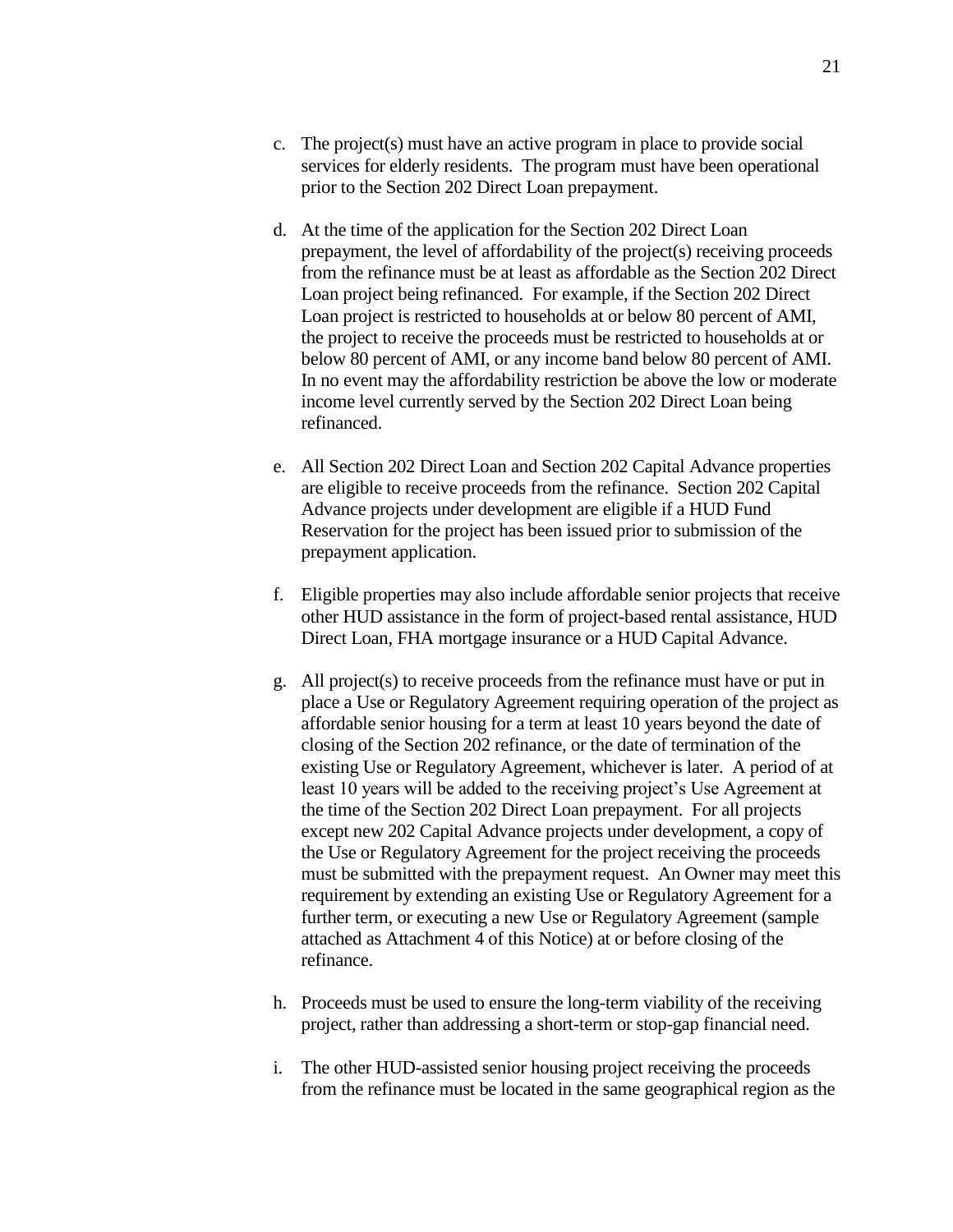Section 202 project (i.e. Metropolitan Statistical Area), and must be owned by the private nonprofit organization project owner, private nonprofit organization project sponsor, or private nonprofit organization project developer that owns the Section 202 Direct Loan project. This may include a project for which the Owner is the General Partner of a forprofit Limited Partnership for LIHTC purposes. Acquisitions of properties that meet the criteria listed in a through h, above, are acceptable.

- 7. Rent reduction of unassisted tenants residing in the Section 202 Direct Loan project being refinanced. Unassisted residents may not face an increase in rents as a result of the prepayment and refinance. The proceeds from the new loan may be used to maintain affordable rents to households residing in units that are not supported by a project-based rental assistance contract. The prepayment application must detail how the loan proceeds will be used to maintain affordable rents for unassisted residents for the duration of the required Use Agreement. Please note that in certain Section 202 projects financed prior to 1975, with a Direct Loan interest rate of six percent or below, HUD may provide rental assistance to prevent displacement of unassisted elderly residents. Please refer to Section VIII of this Notice for more information on these projects.
- C. Monitoring of proceeds from the refinance.

 $\overline{a}$ 

- 1. HUD must approve use of the proceeds from the refinance. The prepayment approval will constitute approval of the proposed use of proceeds.
- 2. Any proceeds to be used for construction, rehabilitation, retrofits, additions or unit conversions must be expended within five years of the prepayment of the Section 202 Direct Loan.<sup>9</sup> If these funds are not expended within five years for these proposed activities, the Owner must submit to the Hub/PC Director, 30 calendar days prior to the end of the five year period, good cause justification for the delay and a specific timeline for utilization of the funds. Failure to expend those funds designated for construction, rehabilitation, retrofits or unit conversion within five years with good cause will result in administrative action against the project owner by HUD.
- 3. As required in the Section 202 Prepayment Use Agreement, proceeds from the refinance that exceed costs to be paid at closing, including paying off the Section 202 Direct loan and other HUD-approved subordinate debt such as Residual Receipts notes, must be deposited into a segregated account and included in the Annual Financial Statements for the project.

 $9<sup>9</sup>$  In the case of an FHA-insured refinance, all repair and rehabilitation activities included in the FHA loan underwriting must be completed, and funds drawn, pursuant to the requirements of the FHA loan program.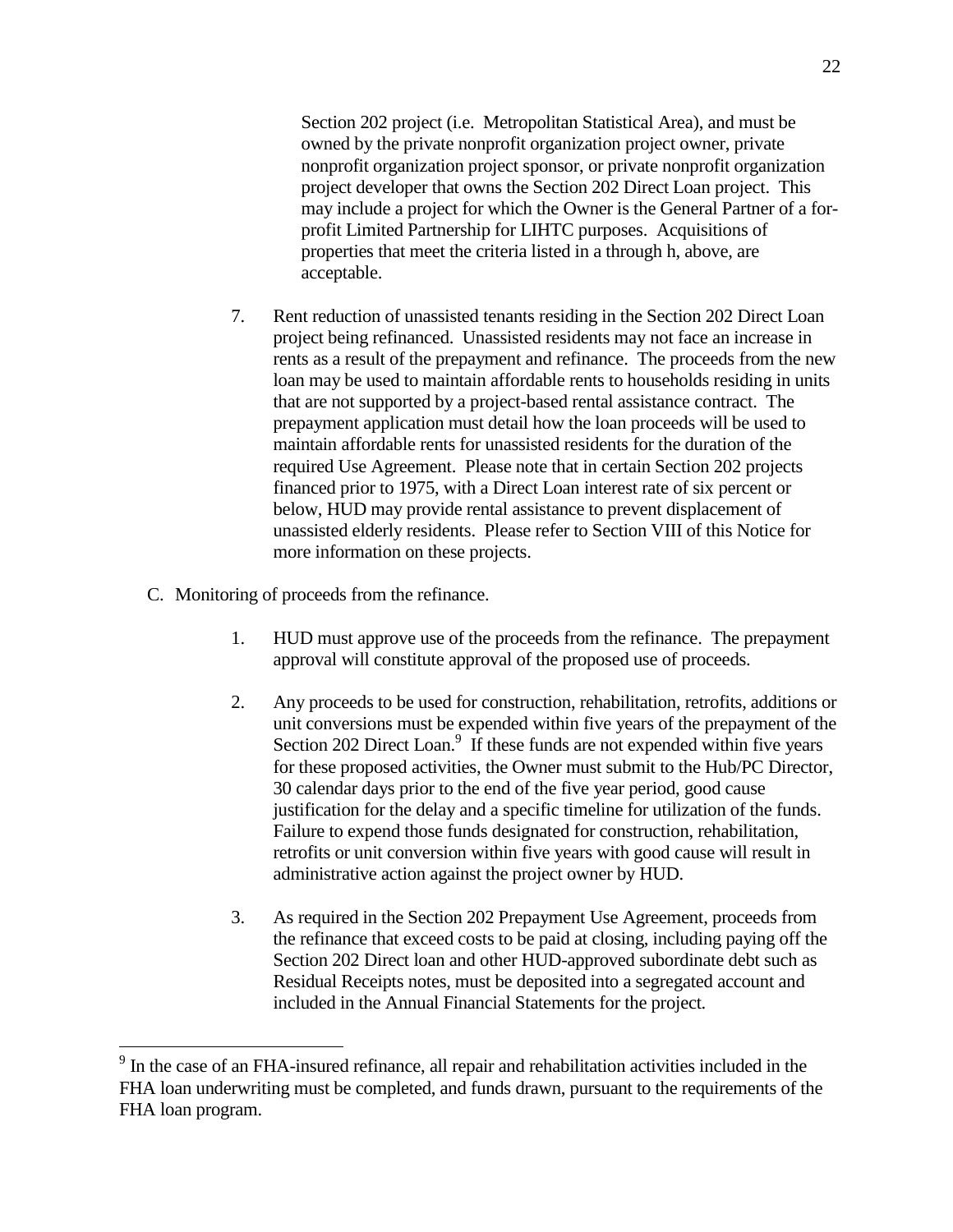- 4. The required Section 202 Prepayment Use Agreement will include requirements with respect to utilization and reporting on proceeds from the refinance. Until the proceeds from the refinance are fully expended, they will be documented in the project's Annual Financial Statements for HUD review and approval.
- 5. If the Owner is not in compliance with AHEO, HUD reserves the right to take necessary steps to ensure compliance with the law, which may include referral to the Departmental Enforcement Center or other actions.

## **VIII. Refinancing to Address the Physical Needs of the Project**

This Section applies to the prepayment of Section 202 projects originally financed between 1959 and 1974 with Direct Loans carrying interest rates of six percent or less. Many of these properties are in need of significant capital repairs and Owners may request a prepayment in order to obtain new financing to address the physical needs of the project. Even in a time of historically low interest rates, the refinancing may or may not result in a reduction in debt service for these projects. Therefore, an increase in debt service may result from the refinance.

HUD may approve a prepayment and refinancing of a Section 202 project that result in an increased debt service. However, HUD will only approve a transaction with increased debt service if the Section 202 Direct Loan carries an interest rate of six percent or lower and only if the transaction will address the physical needs of the project, as described below. The refinance must meet these requirements:

- A. Senior Preservation Rental Assistance Contracts (SPRAC). The proposed transaction may not result in higher rents for the unassisted residents. If the transaction is not feasible without rent increases, HUD may provide rental assistance, subject to the availability of appropriations, to those impacted tenants that would otherwise be at risk of rent increase or displacement. HUD will issue guidance on the provision of Senior Preservation Rental Assistance (SPRAC) as such assistance is made available to protect elderly residents from displacement in such transactions. Forthcoming guidance will detail the process for Owners to request and obtain SPRAC. Until this guidance is published, HUD will not entertain requests for SPRAC.
- B. Tenant Protection Vouchers. In certain cases, as described in Housing Notice 2012-03, *Guidance on Eligibility for Tenant Protection Vouchers Following Certain Housing Conversion Actions*, and in conjunction with an approved Section 202 Direct Loan prepayment, income eligible unassisted elderly residents in these Section 202 projects are eligible to receive Tenant Protection Vouchers (TPVs). The Hub/PC will work with the PIH Field Office following the process described in PIH Notice 2001-41 to request and obtain the vouchers for residents of the project.
- C. Section 8 rent increases. The refinance to complete repairs may involve an increase in Section 8 rents if such increase is necessary to support the refinance transaction. The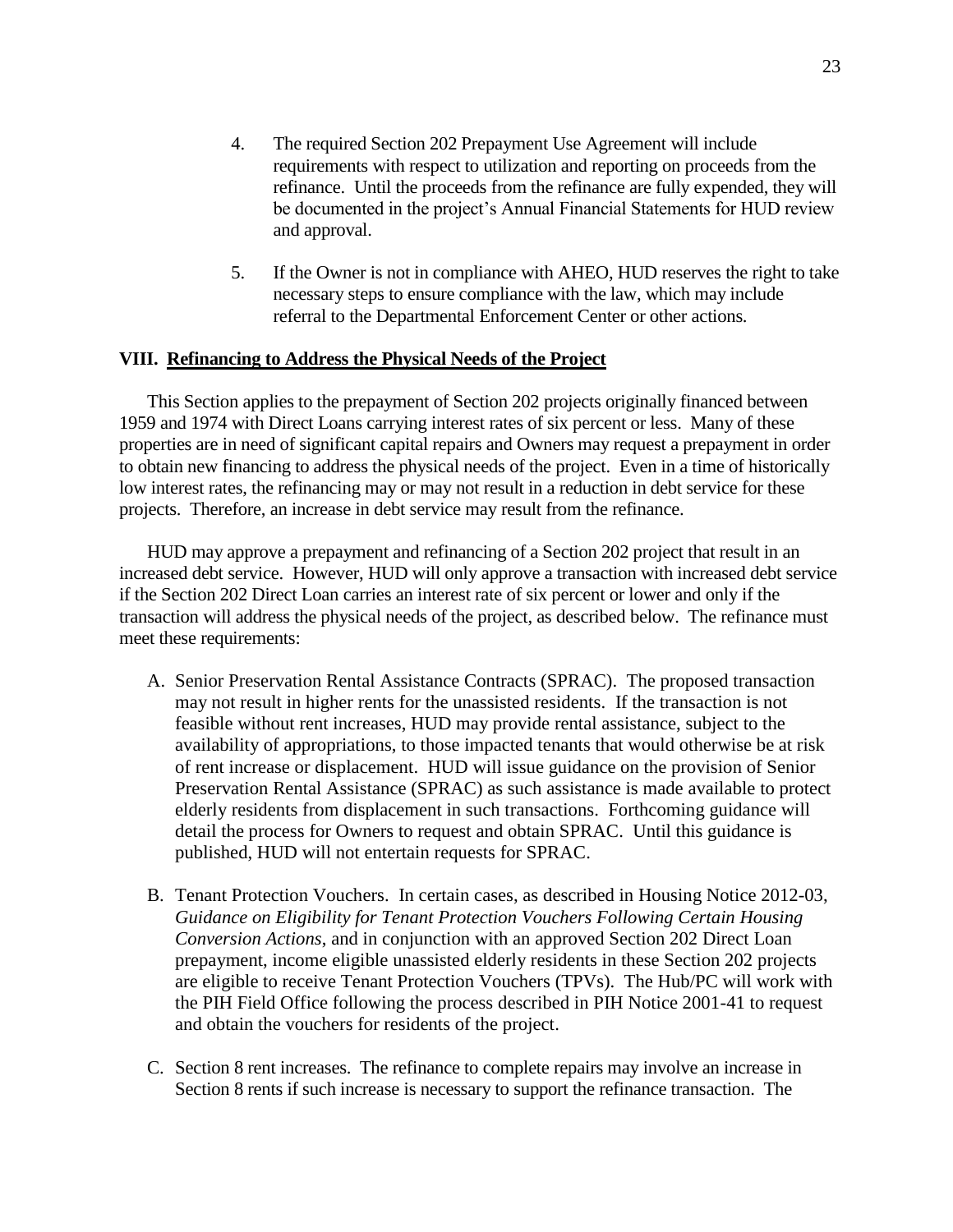overall cost of providing Section 8 rental assistance for the project may not increase, except that HUD may approve mark-up-to-market or mark-up-to budget rent increases. Owners requesting rent increases should follow the process detailed in the Capital Repair program in Chapter 15 of the Renewal Guide.

- D. Physical needs of the project. The amount of capital repairs must meet the test for "substantial rehabilitation" as defined by the MAP Guide. Substantial rehabilitation may include conversion of efficiency units to reduce vacancies under the guidelines in Housing Notice 11-03. The Owner must demonstrate the substantial rehabilitation threshold is met through one of the criteria below:
	- 1. The Owner submits a Project Capital Needs Assessment (PCNA)<sup>10</sup> to assess the repair and rehabilitation needs of the property, and a repair plan that demonstrates the needs identified in the PCNA will be met;
		- or

 $\overline{a}$ 

2. The Owner may submit architectural plans and specifications for the proposed substantial rehabilitation transaction (plans and specifications may have been prepared for another use, such as a loan or LIHTC application).

The submission must include a time schedule for proposed repairs, and a description of the sources of funding to meet the physical needs of the project over the term of the new Use Agreement, HAP Contract or SPRAC, whichever is longer. Any significant repair needs (accessibility repairs, major building systems or life safety items) must be addressed through a capital repair effort to be initiated upon closing of the transaction.

If the project receives federal financial assistance, including, but not limited to, projectbased Section 8 rental assistance (for a definition see 24 CFR 8.3), then the Owner must include in the PCNA its plan for any alterations to dwelling units or common areas necessary for compliance with HUD's Section 504 regulation at 24 CFR Part 8. The Owner is advised that an independent accessibility assessment will be required; the repairs identified in such an assessment must be integrated into the overall capital repair plan. The PCNA must address compliance with accessibility requirements. If the PCNA inspector is not experienced in this area, a separate, independent accessibility assessment may be required.

HUD recognizes that, notwithstanding good REAC scores, many older projects require significant structural, systems, or other repairs necessary to ensure the long term physical integrity of the property. HUD will consider waivers of the Notice requirement that all pre-1974 projects complete substantial rehabilitation if the Owner submits a Project Capital

 $10$  Refer to the MAP Guide, and Housing Notice 12-27, "Revised Requirements for Project Capital Needs Assessments, Estimated Reserves for replacements and Remedies for Accessibility Deficiencies" for detailed discussion of PCNA report content.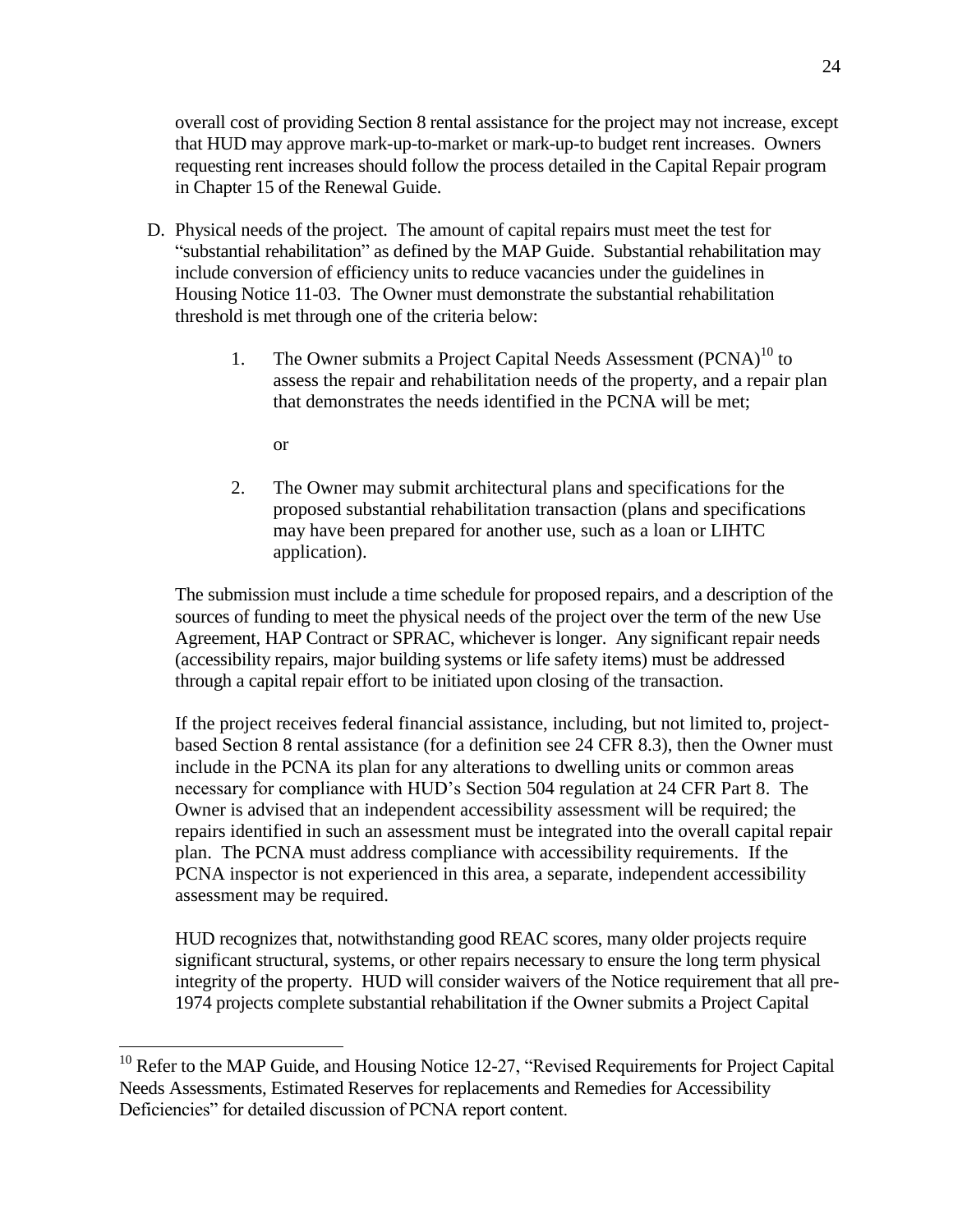Needs Assessment (PCNA) that evidences the project does not require substantial rehabilitation to ensure its long-term viability. The waivers must be submitted to HUD Headquarters Office of Asset Management and may be submitted as part of the prepayment request, or prior to the prepayment request. The PCNA must accompany the Hub/PC waiver request to HUD Headquarters.

E. Use of proceeds. For prepayment and refinancing requests (not including sales transactions) where no debt service savings are anticipated, any proceeds from the refinance in excess of the cost to pay off the existing 202 Direct Loan must be approved for uses in accordance with Section VII (Refinancing Resulting in Reduction in Debt Service) of this Notice. However, where no debt service savings are anticipated as a result of the refinance, proceeds from the refinance must be used first to make the necessary repairs to the project, and then to maintain affordable rents for unassisted residents, before funds may be approved for any other uses described in Section VII. In the case of provision of rental assistance to unassisted project residents, it is possible that Section 202 households may face an increase in the tenant-paid rent. The Owner must use the proceeds from the new financing to protect residents from rent increases, throughout the household's tenure in the project. However, residents that receive TPVs, as described in paragraph B, above, may face rent increases up to 30 percent of income as required by the Housing Choice Voucher program. Project proceeds are not required to off-set this rent increase. Any remaining proceeds may be placed in escrow at closing for other approved uses as described in Section VII.

For the purposes of FHA mortgage insurance, reasonable and necessary relocation costs may be included in the calculation of mortgageable costs.

## **IX. Using FHA Multifamily Programs to refinance Section 202 Properties**

 FHA Multifamily programs - Sections 221(d) (4), 223(f), or 231 -- may be used for Section 202 properties either to refinance the Section 202 Direct Loan or to refinance a subsequent conventional or FHA-insured loan (i.e., Direct Loan previously prepaid). In addition to these programs, Section 223(a) (7) may also be used for the subsequent refinance of an existing FHAinsured loan.

- A. Refinancing Section 202 Direct Loans. The following provisions apply to underwriting of the refinance of Section 202 Direct Loans using FHA Multifamily programs.
	- 1. Unassisted units within the project shall be processed at market rent. The processing rents used for the project-based Section 8 assisted units will be the current or to be adjusted Section 8 contract rents for the project, even if the contract rent is in excess of the market rent.
	- 2. The appraiser should perform a Sales Comparison Approach, with at least three comparables identified, and with explanations for any adjustments made. If the subject is located in an area where there are no reasonable comparables available, there needs to be an adequate explanation and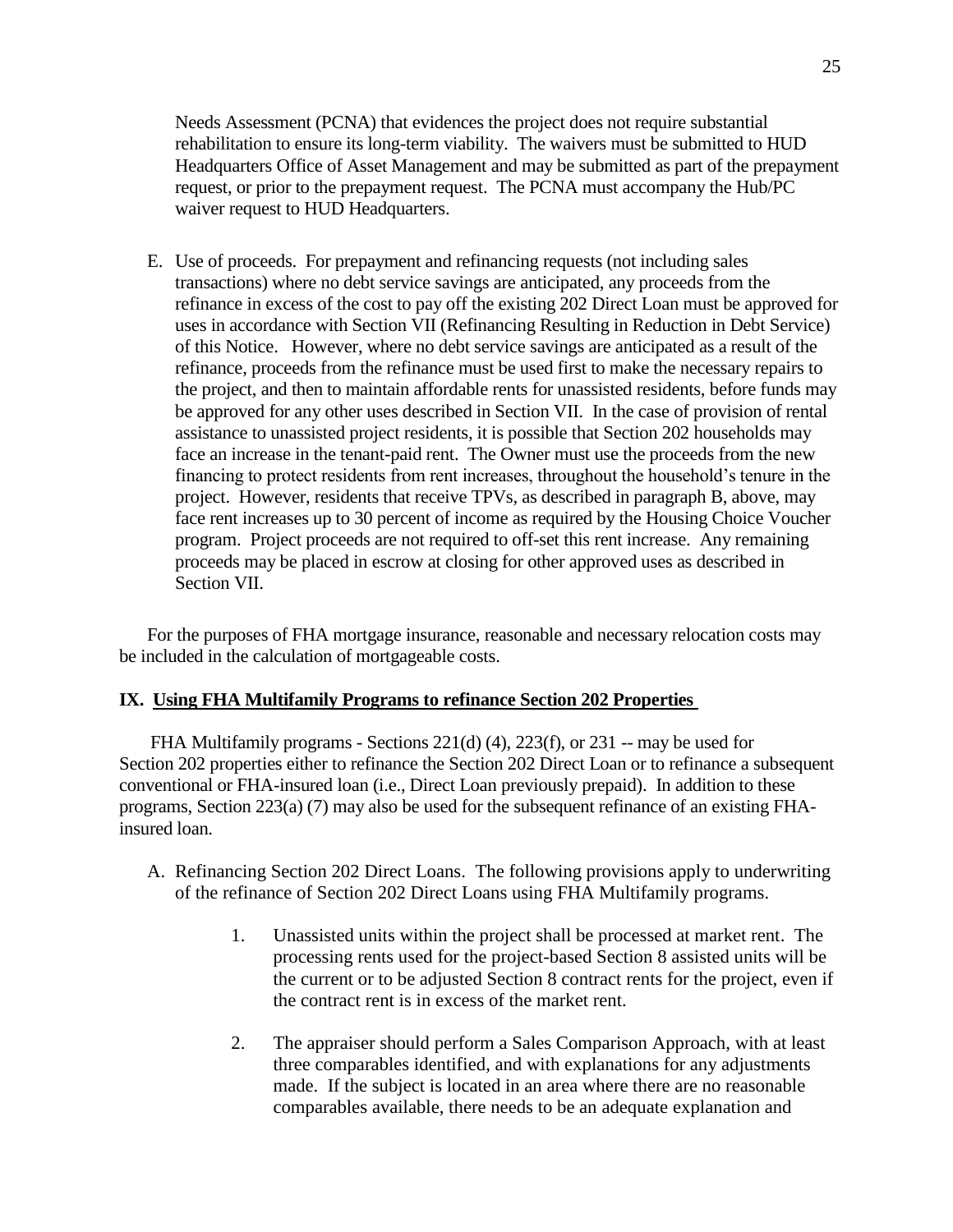comparables outside of the immediate market area may be considered with appropriate adjustments. The Sales Comparison Approach is necessary for reconciliation with the value obtained through the Income Approach.

- 3. The appraised value may be based on above-market Section 8 contract rents or other rental assistance, unless the borrower is seeking cash out of the proposed refinance. For cash out scenarios, Criterion 3 Value must be based on market rents, regardless of the Section 8 contract rents. The following comparables may not be used:
	- a. Upscale retirement service centers with amenity packages included in the rent; or
	- b. Projects with up-front entrance or founders fees or lifecare fees.

Note: Rent analyses obtained by, or performed on behalf of, the owner under the current Section 8 rent comparability contract renewal guidelines will not be considered in the FHA mortgage insurance processing. The lender may, however, obtain the appraisal, and it may be used by the owner to support the rent comparability analysis in the Section 8 contract renewal.

- 4. In the absence of sales of assisted properties with which to draw a comparison, capitalization rates may be derived using a band of investment and the Section 8 contract and any favorable financing specific to the application may be factored into the rate analysis. In the Income Approach, the appraiser must provide a discussion of market cap rates as well as published indexes. There must be a thorough discussion of how the equity dividend ratio was derived, given the subject will most likely be a fully subsidized project (usually with a Section 8 HAP Contract) often owned by a non-profit entity. Capitalization rates must never be below the mortgage constant.
- 5. Debt Service Coverage ratios and Loan to Value loan limits are to be in accordance with requirements applicable to the specific program to be used for the refinance, as spelled out in the MAP Guide.
- 6. Short-term or variable tax abatement should be treated in accordance with the MAP Guide.
- 7. A Developer's Fee is recognized to the extent that the controlling FHA program allows:
	- 221(d)(4), Not for Profit owner: Developer Fee allowed;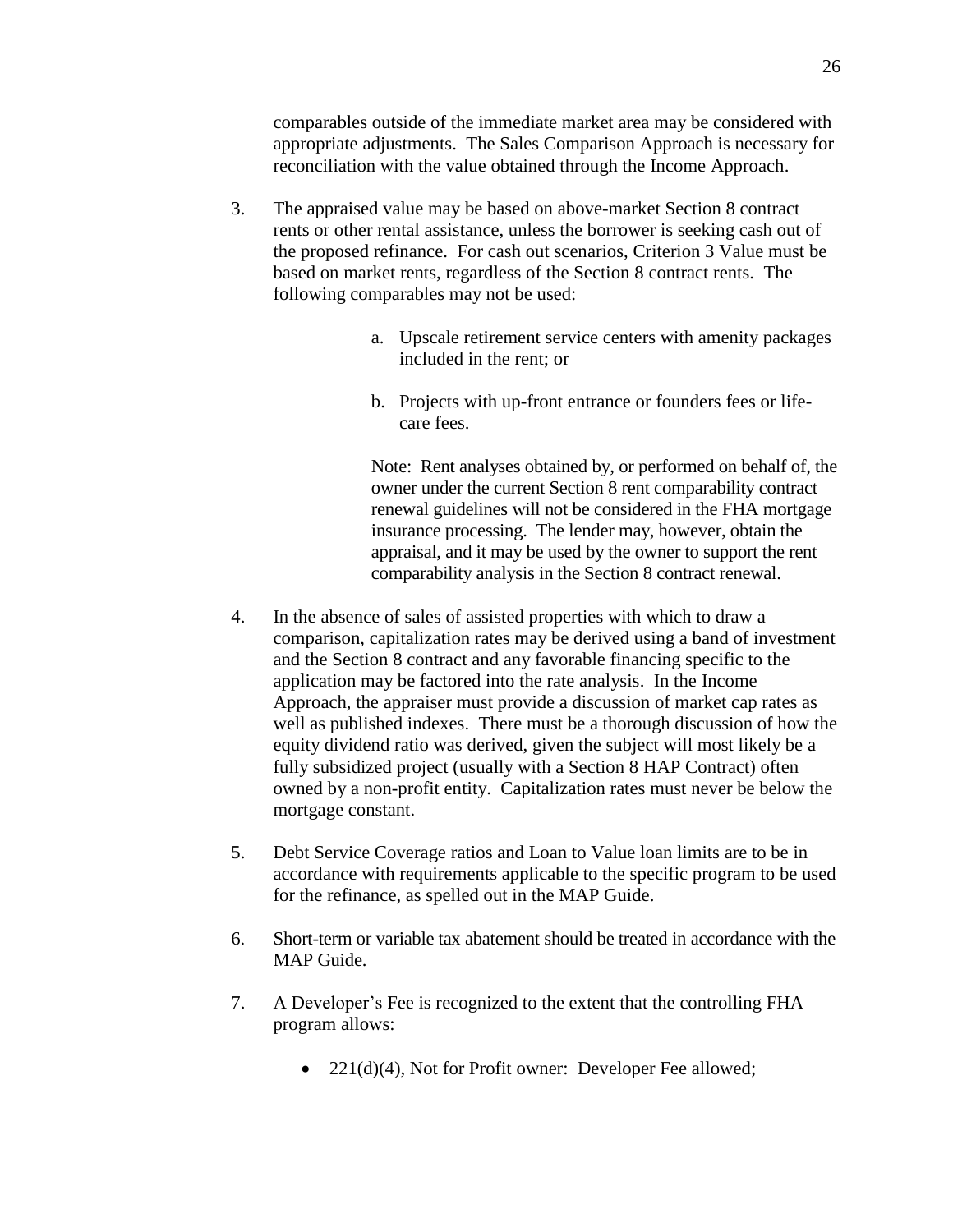- 221(d)(4), For Profit owner: Builder Sponsor Profit Risk Allowance (BSPRA) allowed in lieu of Developer Fee, except:
	- o Developer Fee is allowed for projects converting under the Rental Assistance Demonstration program (RAD) as detailed in PIH Notice 12-32;
- 223(a)(7): Developer Fee not allowed;
- 223(f): Developer Fee not allowed, except:
	- o Developer Fee is allowed for projects participating in the Multifamily Low Income Housing Tax Credit pilot, as detailed in Housing Notice 12-01;
	- o Developer Fee is allowed for projects converting under the Rental Assistance Demonstration program (RAD) as detailed in PIH Notice 12-32; or,
	- o An 80 percent Loan to Value is based on market rents and valuation, and there are sufficient excess proceeds.

If allowed as described above, a Developer's Fee is recognized if the insured mortgage amount can support it, and as otherwise allowable elsewhere in this Notice.

- 8. As described in Section VII of this Notice, AHEO, as amended, allows Owners to use proceeds from the prepayment transaction in other HUD assisted senior housing, or for the cost of construction of additions or facilities on parcels outside of the subject project. However, these costs may not be included in the FHA underwriting. Instead, the FHA loan may be structured to allow the Owner to realize an equity take-out. This equity would be available to the Owner to fund the construction of off-site facilities. On refinance transactions, equity take-outs are permitted only as discussed in the MAP Guide, Sections 8.8 and 8.13. With equity take outs, value must be based on market (not above-market) rents. The equity out will be placed in a segregated account as described in Section VII of this Notice. "Segregated account" items for use outside the subject project may not be included in Criterion 10 Amount Based on Existing Indebtedness, Repairs, and Loan Closing Charges for Section 223(f) refinances.
- 9. Reserve for Replacement funds may be used to fund  $3<sup>rd</sup>$  party reports for Section 202 refinances, up to \$20,000 and subject to Asset Management approval. Approval will be granted so long as the project has sufficient Reserve for Replacement funds to meet the needs of the project should the refinancing not be completed. Requests for a waiver to exceed the \$20,000 limit should be submitted to the Multifamily Hub/PC for review and approval.
- 10. Sales proceeds are allowed. Where HUD approval is required for a Direct Loan prepayment, and the transaction involves a sale/acquisition, there will be no restrictions on the use of sales proceeds from the transaction that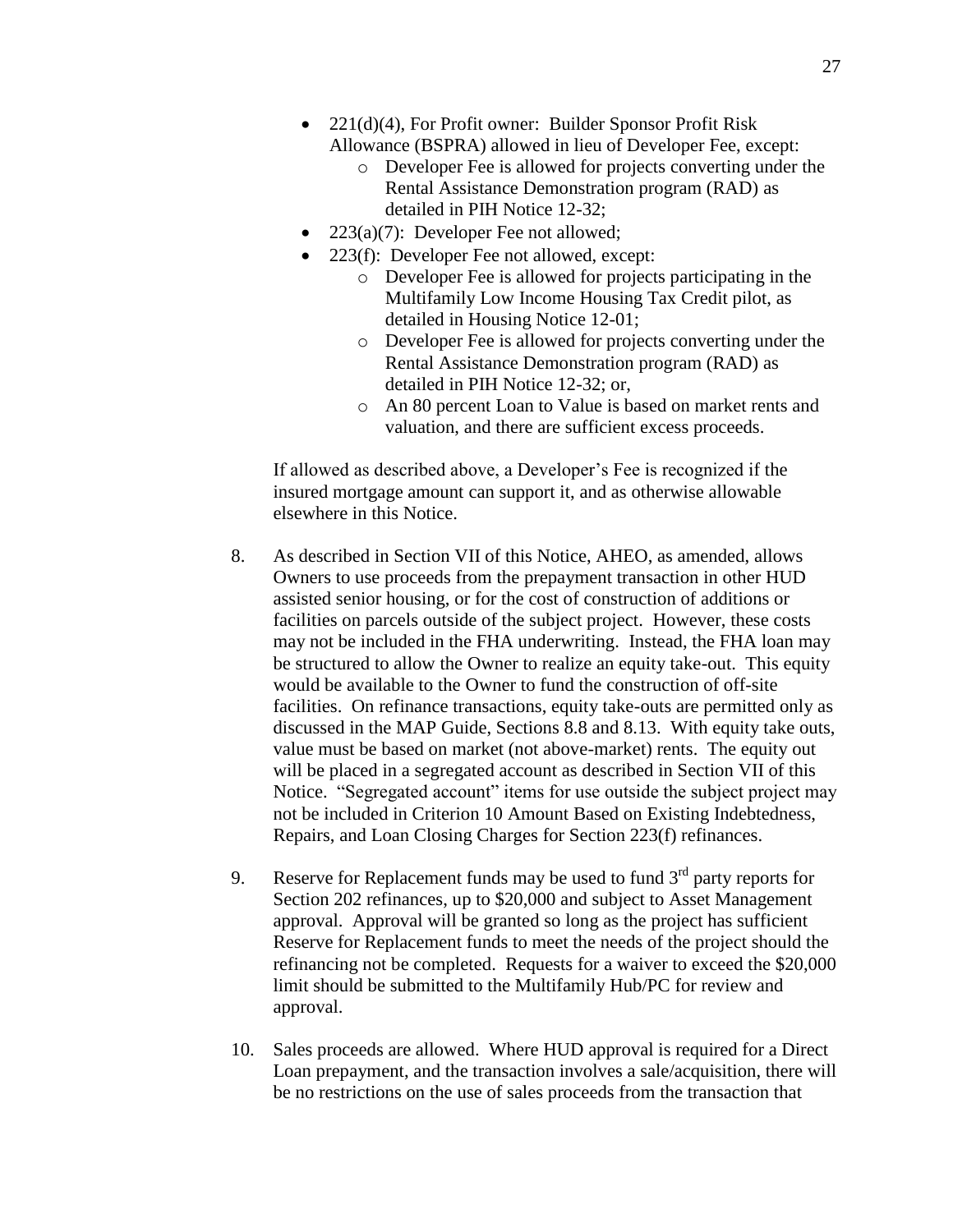flow to the selling Owner, provided that the transaction meets the requirements of this Notice. This includes LIHTC and identity-of-interest transactions.

- 11. The income and costs of making the supportive (non-shelter) services available are not to be included in the project's underwriting, except as necessary to support up to 15 percent of the cost and expense of providing such services. The lender must separately analyze the budgets of the nonshelter service to determine the reasonableness of such costs and that they are self-supporting, from Residual Receipts or other sources. Form HUD-92013-E or a functionally equivalent presentation must be submitted with the MAP application when non-shelter services are proposed, provided this breakdown recognizes the prohibition on meals and other assisted living services in housing financed under FHA Multifamily programs.
- B. "Re-refinance" of Section 202 properties. Many properties that have prepaid the original Section 202 Direct Loan may now have new debt on the property, in the form of either a conventional or an FHA-insured loan. An Owner may wish to "re-refinance" these former 202 projects (obtain a new loan) to take advantage of lower interest rates and/or to complete repairs. Such prepayments may or may not require HUD approval and mortgagors should consult the mortgage note to determine if HUD approval of prepayment is required. The prepayment may require approval from the lender on the project. Following the re-refinance, the former 202 project must continue to operate under the terms and conditions of the recorded Section 202 Prepayment Use Agreement.

Re-refinances of 202 projects with FHA insured loans will be processed in accordance with the MAP Guide. All the provisions in this Notice related to use of proceeds, 20-year HAP contract renewals and execution of a new use agreement as described in Sections V, VII and VIII of this Notice apply only to the first refinance of a Section 202 Direct Loan. These requirements/restrictions do not apply in the case of a re-refinance.

The underwriting of the re-refinanced 202 project should be done following the same guidance given in IX.A, above for underwriting Direct Loans except that:

- 1. If the Section 8 HAP contract rents are above market, underwriting of Criterion 5 Debt Service should assume a reduction to market rents at the time upon Section 8 HAP contract expiration. The lender should underwrite an A piece based on market rents and operations, and a B piece based on the portion of the NOI attributable to above-market rents and operations, amortized for the period of the Section 8 HAP contract (which may be renewed prior to the refinancing for up to 20 years).
- 2. No Developer Fee is allowed from the proceeds of an FHA insured mortgage in the case of a re-refinanced 202 project. However, for Section 223(f) loans limited to 80 percent Loan To Value based on market rents and valuation which generate mortgage proceeds exceeding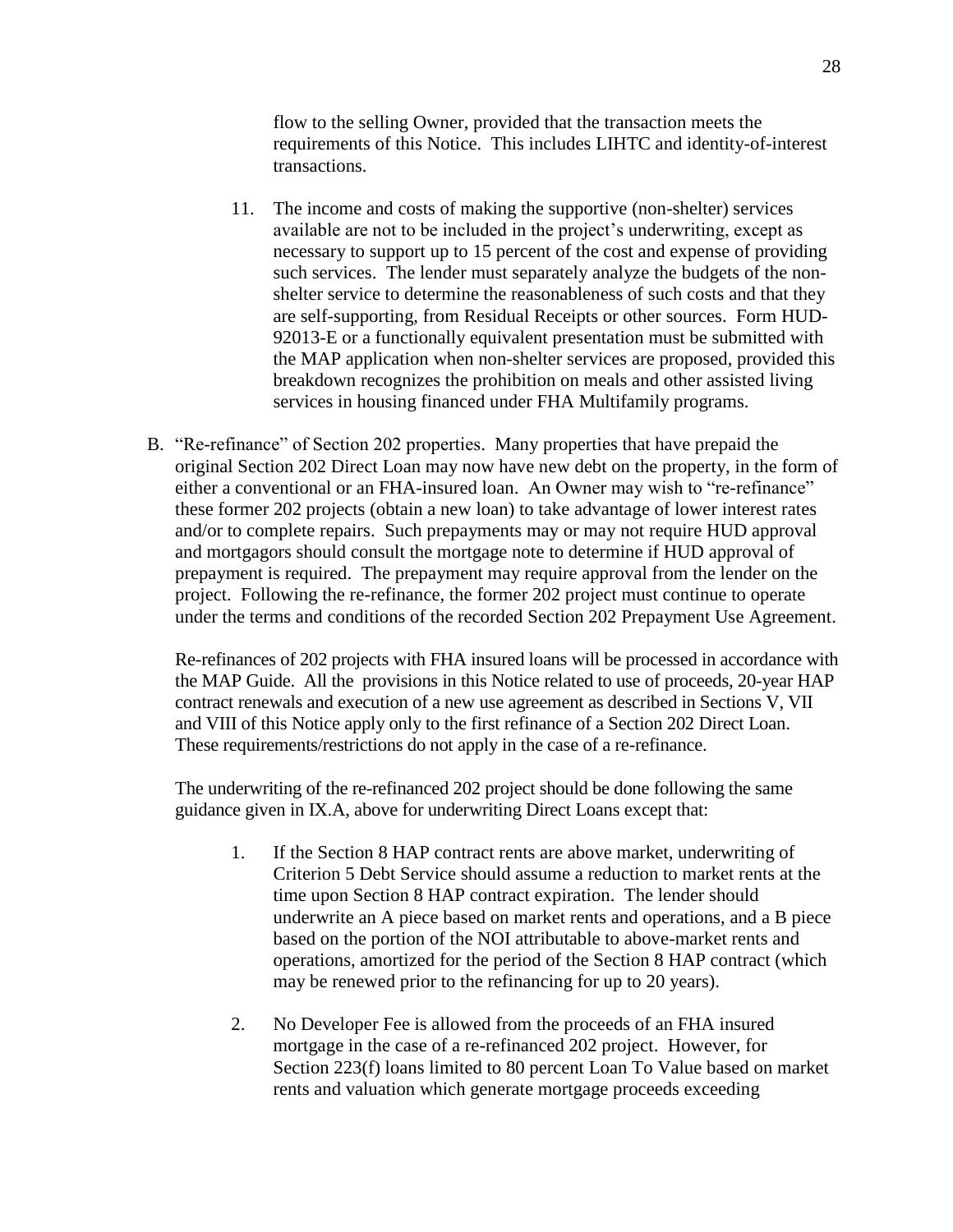recognized closing requirements (i.e., cash out) such proceeds may be used for any purpose, including Developer Fee.

3. Underwriting should account for the potential loss of Section 8 HAP contract "exception" status. At the time of the re-refinance, Section 202 Owners are not required to execute a 20-year HAP contract, but are encouraged to do so prior to the refinancing. Section 8 rents will be set based on the applicable Section 8 renewal option pursuant to the Section 8 Renewal Guide. If the Owner re-refinances with an FHA insured loan rather than a conventional loan, the project will no longer be exempt from Mark-to-Market restructuring. As a result, after the re-refinance, when the HAP contract expires, the Owner will lose the ability to renew the contract under Option 4. At the time of the HAP contract expiration, if the Section 8 rents are above market, the Owner will be referred to Mark-to-Market restructuring through the Office of Affordable Housing Preservation (OAHP) unless the Owner refinances again with a conventional loan prior to Section 8 HAP contract expiration. In such cases, the lender should underwrite an A piece based on market rents and operations and a B piece based on the portion of the NOI attributable to above-market rents and operations, amortized for the period of the Section 8 contract.

## **X. Structure of the Transaction and Additional Considerations**

There is no requirement that a refinancing plan for a Section 202 Direct Loan include FHA mortgage insurance. Direct Loans may be refinanced using any third party source, including financing by State or local housing finance agencies, use of tax-exempt bonds, LIHTCs, multifamily mortgage insurance under the National Housing Act, reinsurance, or other credit enhancements, including risk-sharing as provided under Section 542 of the Housing and Community Development Act of 1992. No matter what structure, additional considerations or waivers may be required. Owners may need to request waivers for and/or consider the following:

- A. Waiver of payment of flexible subsidy debt. The Owner may request a waiver to defer payment of flexible subsidy debt as part of the transaction. AHEO, as amended, requires HUD to waive the requirement that debt for a project pursuant to the flexible subsidy program be prepaid in conjunction with a prepayment, refinancing or transfer if the financial transaction or refinancing cannot be completed without the waiver. Requests for waivers of payment of Flexible Subsidy debt should follow the policies and procedures detailed in Housing Notice 12-04, "Guidelines for Deferral of Flexible Subsidy Debt."
- B. Subordination and/or assumption of Section 202 debt. HUD may approve the subordination of Section 202 Direct Loan debt to facilitate a transaction to preserve the affordability of a Section 202 project. In lieu of prepayment of a Section 202 Direct Loan, HUD may approve, in conjunction with the new financing for the project, the subordination of the loan for the project under Section 202 of the Housing Act of 1959, as amended, and the continued subordination of any other existing subordinate debt previously approved by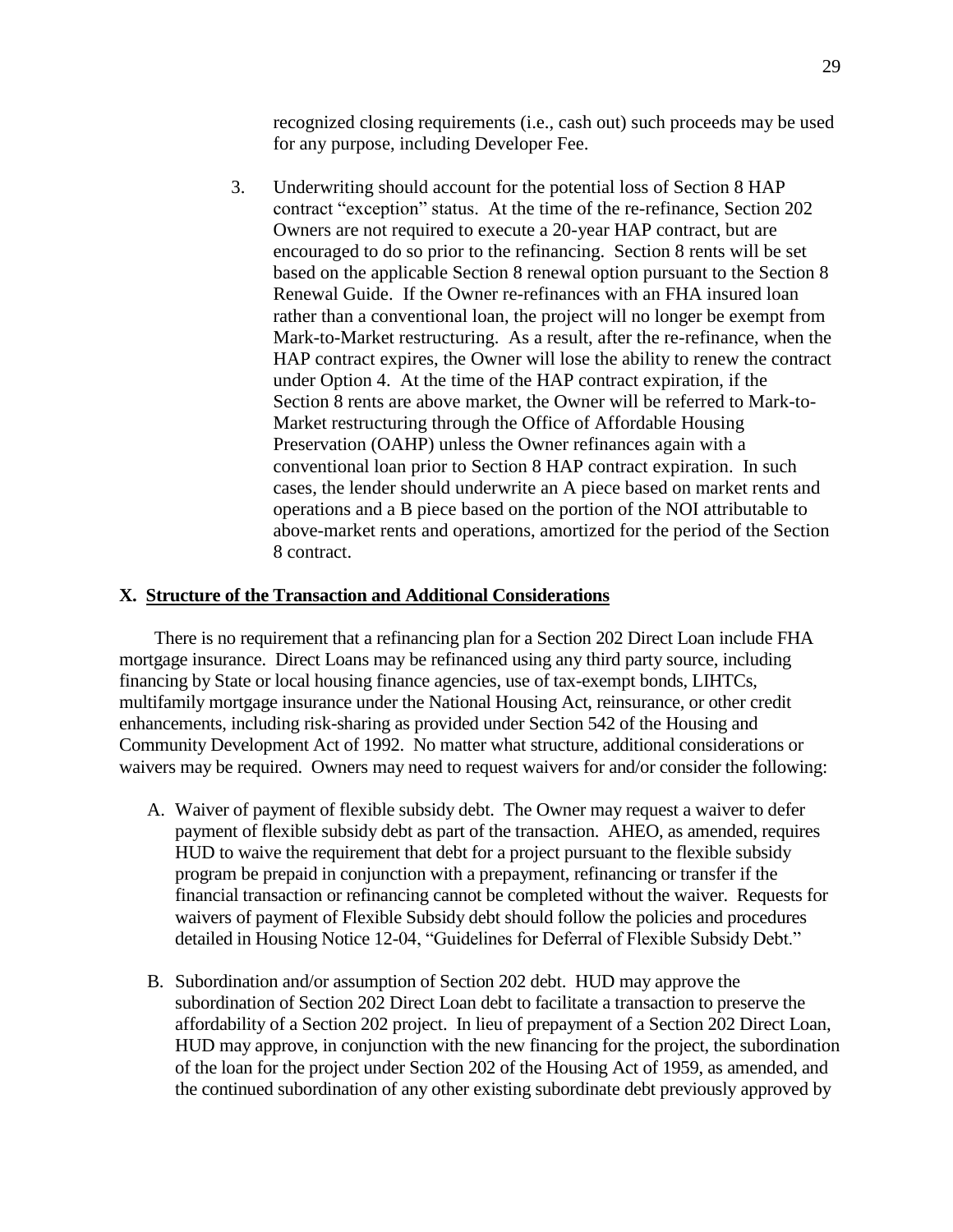the Secretary to facilitate preservation of the project as affordable housing; or the assumption of the loan under such Section 202 in connection with the transfer of the project with such loan to a private Nonprofit organization.

Requests for subordination or assumption of Section 202 loans should follow the policies and procedures detailed in Housing Notice 10-26, "Subordination of Section 202 Debt." The existing Section 202 loan may also be assumed by a new owner in connection with the transfer of a project to a new Owner, as defined pursuant to the Housing Act of 1959, as amended. Notice 10-26 will also govern the assumption process.

- C. Rent Supplement contract. If a Section 202 project has a Rent Supplement Contract, the contract would normally terminate upon prepayment of the Direct Loan. If a Section 202 project prepays and refinances under the terms of this Notice, then the Rent Supplement Contract may continue to the original maturity date of the Section 202 Direct Loan or the expiration date of the Rent Supplement Contract, whichever is earlier. To continue the Rent Supplement Contract after the repayment of the Section 202 Direct Loan, the Owner must request a waiver of 24 CFR 215.35. Only HUD Headquarters may grant this waiver.
- D. Subsidy layering review. If the prepayment proposal contemplates the use of more than one government subsidy as a source of funds (i.e., Section 8 assistance, Rent Supplement, LIHTCs, HOME or CDBG funds, and/or other state or local government funds), the proposal must include a Subsidy Layering review.
	- 1. In all prepayment cases where the Section 202 project receives HUD Housing assistance, such as a HAP contract, and receives or is expected to receive other federal governmental assistance, such as HOME or CDBG, a Subsidy Layering Review, including either a Section 102(d) certification by HUD staff or a Section 911 certification by a Housing Credit Agency, is required.
	- 2. Where the other housing assistance includes LIHTCs, the tax credit allocating agency performs the Subsidy Layering Review.
	- 3. If the prepayment proposal does not contemplate financing through FHA mortgage insurance or HFA or GSE risk-sharing, the Subsidy Layering Review must be completed by the appropriate reviewing body prior to approval of the prepayment.
	- 4. If the prepayment proposal contemplates risk-sharing, the subsidy layering review must be performed in conjunction with the processing/approval of the risk-sharing package.
- E. Refinancing more than one 202 Direct Loan under one mortgage. If the refinancing plan includes the refinancing of more than one 202 Direct Loan property under one new mortgage, the Owner should consult the local Multifamily Hub/PC for further information on feasibility and process.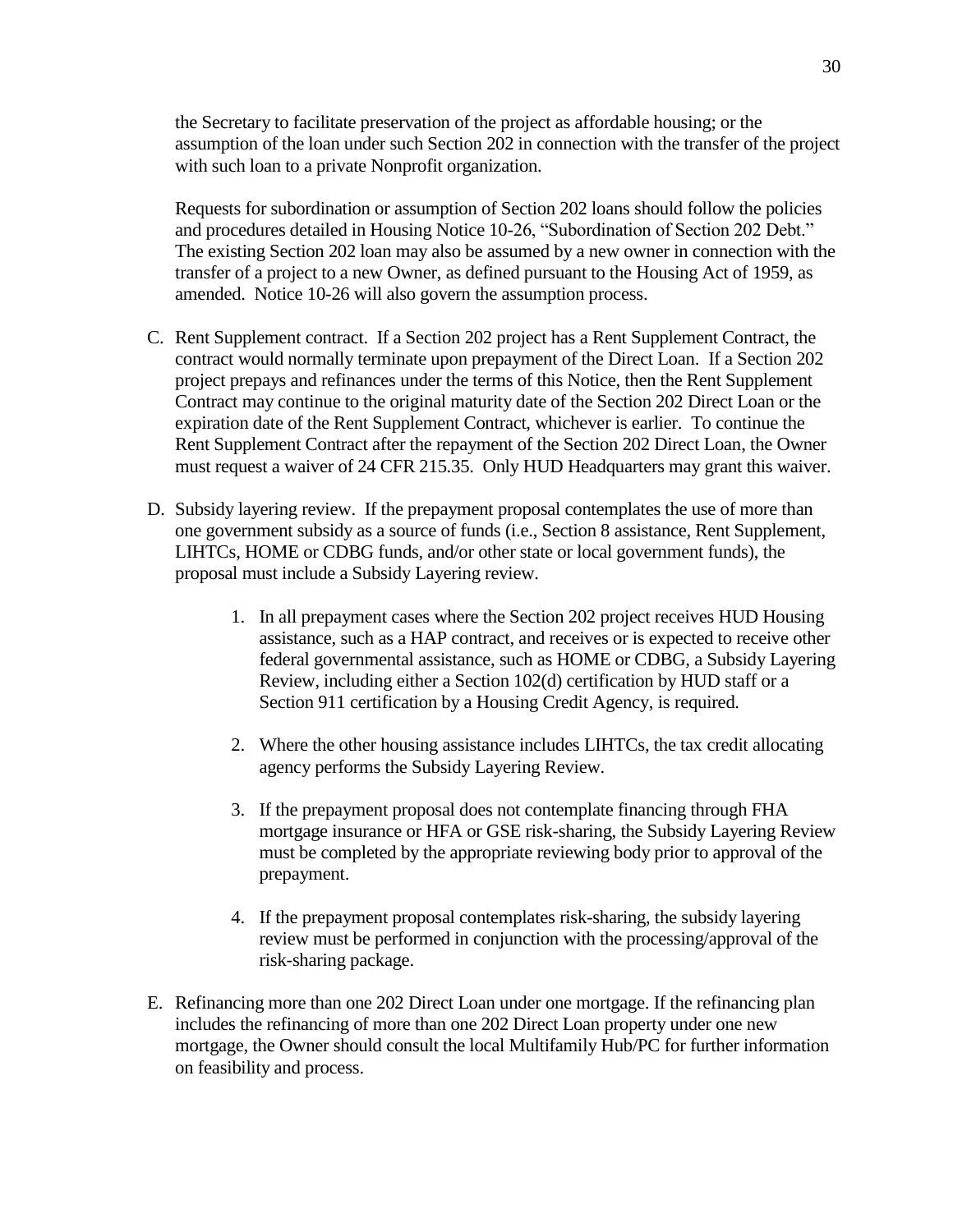#### **XI. Tenant Involvement in Prepayment and Refinancing**

HUD will not accept a prepayment request for any project under Section 202 of the Housing Act of 1959 unless the Secretary has determined that the Owner of the project has notified the tenants of the Owner's request for approval of a prepayment; and has determined that the Owner of the project has provided the tenants with an opportunity to comment on the Owner's request for approval of a prepayment, including the description of any anticipated rehabilitation or other use of proceeds from the transaction, and its impacts on project rents, tenant contributions, or the affordability restrictions for the project and that the owner has responded to such comments in writing.

- A. Pursuant to 24 CFR Part 245, at least 30 days before submitting a prepayment request to HUD, the Owner must notify the tenants in writing of its intention to prepay. The notice should include the address and phone of the local HUD office, including the specific division and/or name and phone number of a contact at the local HUD office. If HUD's permission to prepay is required, the notice must also address how the prepayment is advantageous to the tenants. Further, the notification to tenants should be provided in appropriate formats as necessary to meet the needs of all including persons with limited English proficiency and formats for persons with vision, hearing, and other communication-related disabilities (e.g., Braille, audio, and large type, sign language interpreters, assistive listening devices, etc.).
- B. The notice must be delivered directly to each unit in the project or mailed to each tenant and posted in at least 3 places/common areas throughout the project, including the project office.

*Note: In a project greater than 4 stories, the notice may be served either by delivery to each unit or by posting. If the posting method is used, the notice must be posted in at* least three conspicuous places within each building in which the affected dwelling units are *located.*

- 1. The tenants (including any legal or other representatives acting for the tenants individually or as a group) have the right to inspect and copy the materials that the Owner is required to submit to HUD for a period of 30 days from the date on which the notice is served to the tenants. Any tenant comments must be available in the project office during normal business hours for public reading and copying.
- 2. The tenants have the right, during this period, to submit written comments on the proposed prepayment to the Owner and the local HUD office. Tenant representatives may assist tenants in preparing these comments.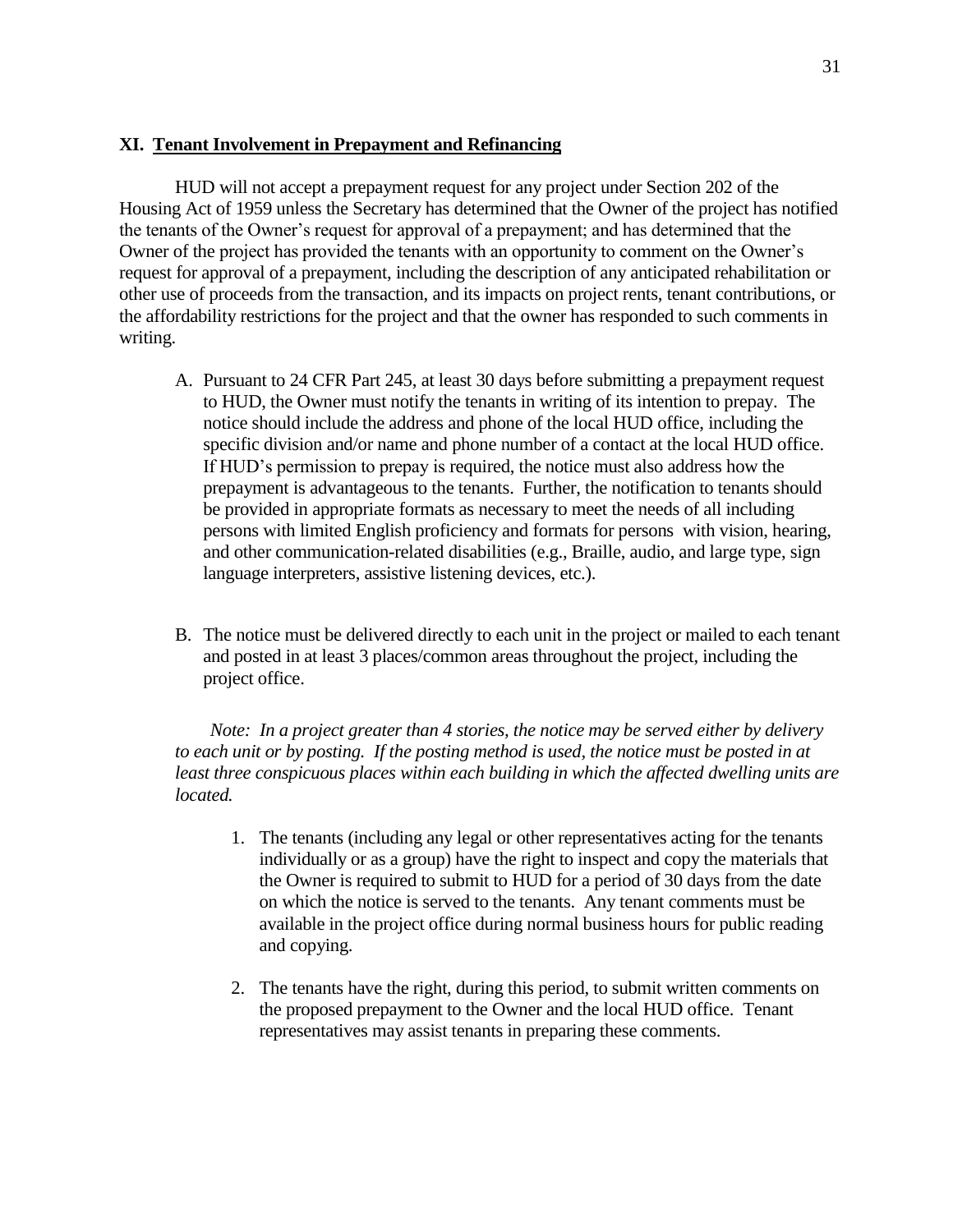- C. Upon completion of the tenant comment period, the Owner must review the comments submitted by the tenants and their representatives and prepare a written evaluation of the comments. Any negative comments must be addressed in the request for prepayment. The Owner must then submit the following materials to the local HUD office:
	- 1. A copy of the Owner's Notification to the tenants;
	- 2. Copies of all the tenant comments;
	- 3. The Owner's evaluation of the tenant comments; and
	- 4. A certification by the Owner that it has complied with all of the requirements of 24 CFR 245.410, 245.415, 245.416 through 245.419, as applicable, and 245.420.

## **XII. Process to Request Prepayment Approval**

- A. Consultation with HUD staff. An Owner considering prepayment should consult with its Housing Project Manager in the appropriate Hub/PC before submitting the prepayment request. This meeting should address the following topics:
	- 1. Whether or not the Section 202 Direct Loan can be prepaid without HUD approval.
	- 2. Tenant notification requirements.
	- 3. The terms and conditions of the Use Agreement, if applicable.
	- 4. Section 8 Contract issues resulting from prepayment, including contract renewal requirements and rent increase requests.
	- 5. Whether the unassisted tenants of the project may be eligible to receive Tenant Protection Vouchers or Senior Preservation Rental Assistance following the prepayment (pre-1975 projects only).
	- 6. Benefits to the tenants of the prepayment.
	- 7. Requests for waiver of prepayment of Flexible Subsidy debt, if applicable.
	- 8. Requests for waiver of termination of Rent Supplement contract, or provision of vouchers to Rent Supplement contract units, if applicable.
	- 9. Disposition of Replacement Reserves and Residual Receipts, if applicable.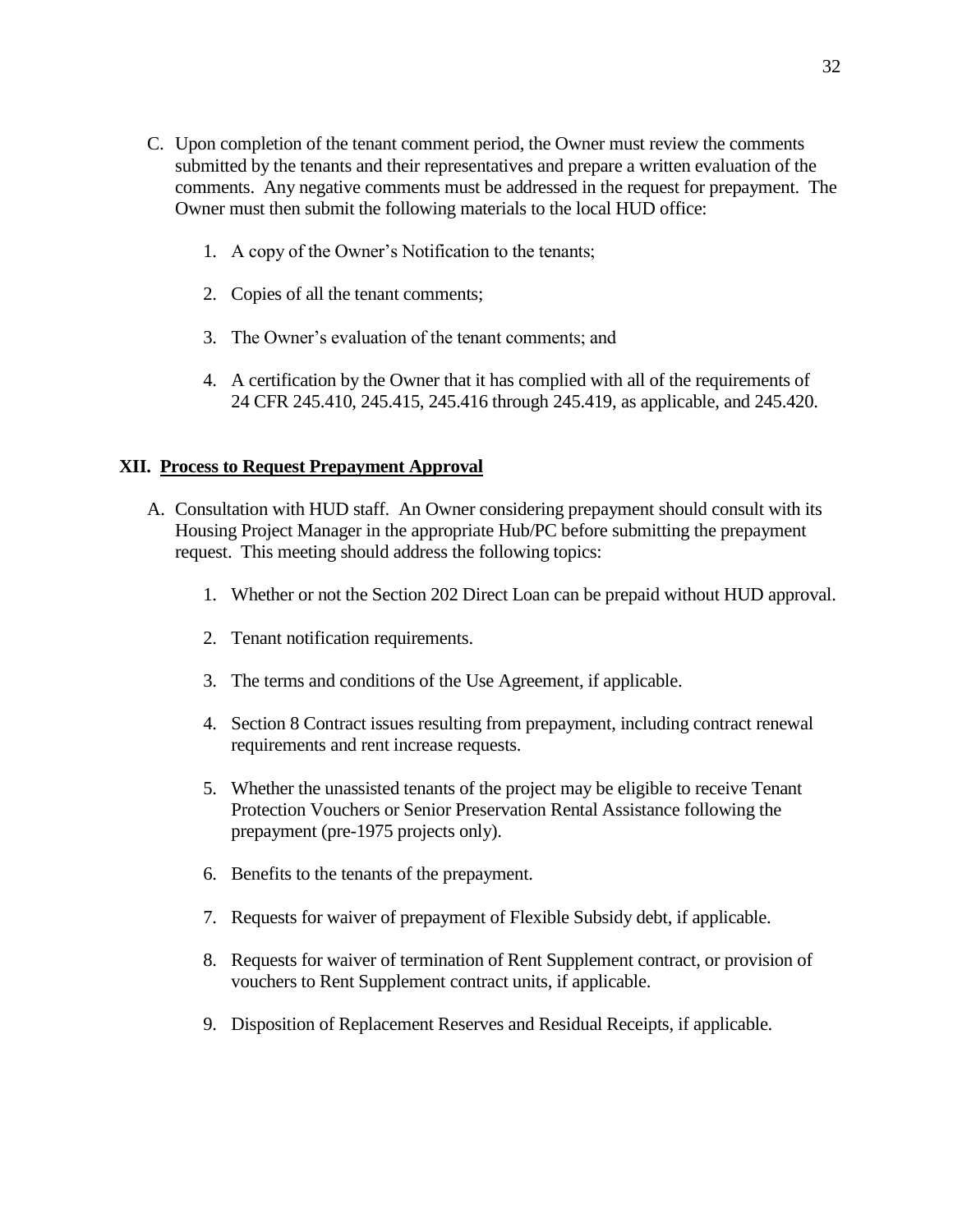- 10. Proposed use of proceeds from the transaction, including any proposal to use the proceeds for the provision of housing and supportive services in another HUDassisted project.
- 11. The type of refinancing and other subsidies in the transaction, including Low Income Housing Tax Credits and other sources.
- B. Owner submission requirements:
	- 1. A written request to the appropriate Hub/PC [http://www.hud.gov/offices/adm/hudclips/forms/files/9808.doc;](http://www.hud.gov/offices/adm/hudclips/forms/files/9808.doc)
	- 2. A copy of:
		- a. The mortgage and mortgage note;
		- b. Original Housing Assistance Payment Contract/Rent Supplement or Rental Assistance Contract;
		- c. Regulatory Agreement;
		- d. Owner's Notification to the tenants;
		- e. All tenant comments and the Owner's written evaluation of the comments;
		- f. Any other use agreements/restrictions, subordinate loans that may be in place.
	- 3. Details of the proposed repairs/rehabilitation of the project (including a PCNA or plans and specifications, for pre-1975 projects only).
	- 4. List of households currently residing in Section 8 or Rent Supplement assisted units, if any.
	- 5. List of any commercial renters/leases, vendors that may be in place.
	- 6. If applicable, statement regarding application for FHA mortgage insurance or Risk Sharing Program.
	- 7. Additional documents.
		- a. A detailed narrative explaining why the proposal is advantageous to the tenants.
		- b. A detailed narrative justifying the future use of the rental assistance being provided to the project.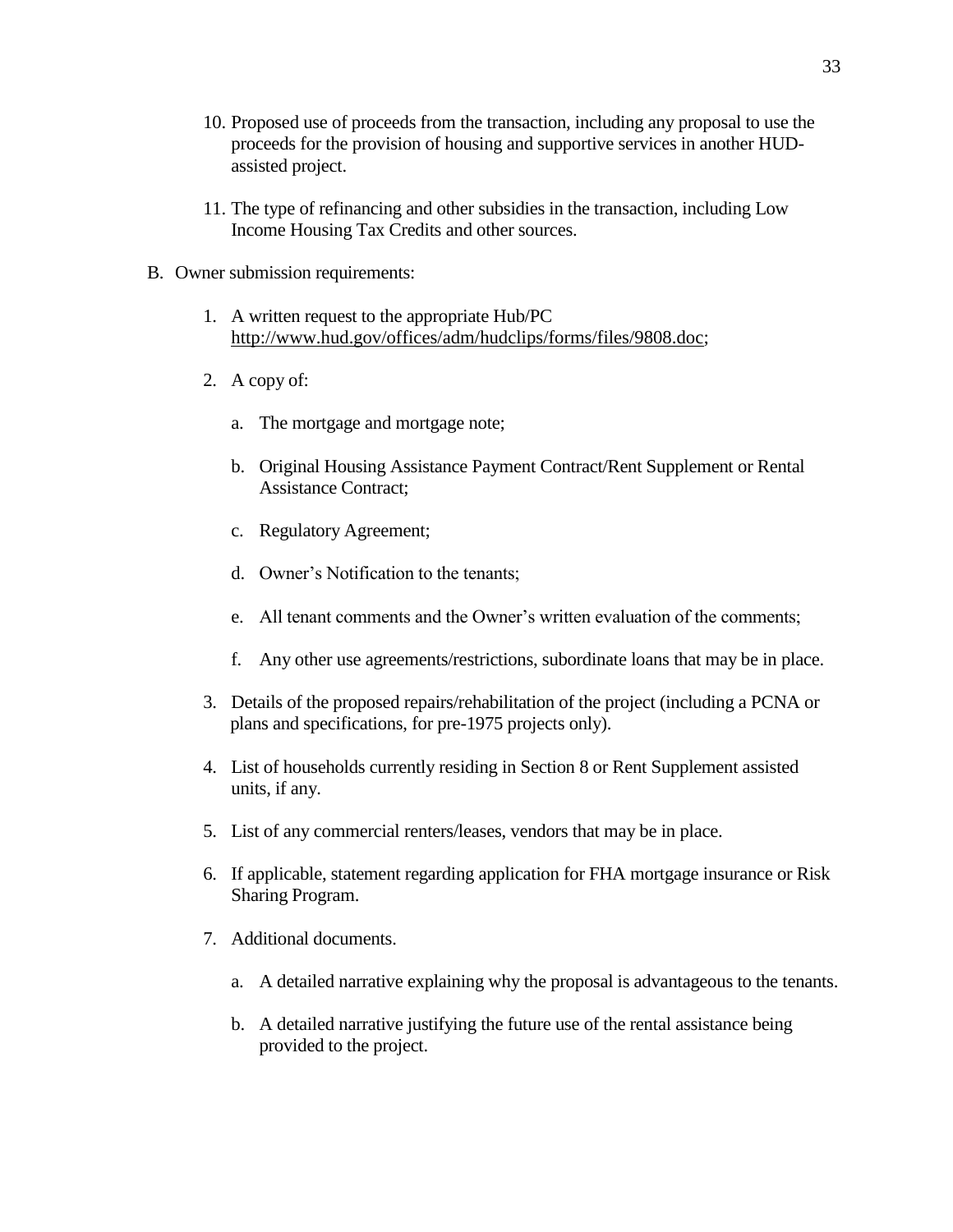- c. A description of the proposed use of the proceeds from the refinance, including a Sources and Uses statement.
- d. Draft copy of the Use Agreement to be recorded at the time of prepayment.
- e. Required waiver requests, i.e. Flexible Subsidy loan payment waiver.

## **XIII. HUD Processing**

- A. Prepayment request processing. Multifamily Hubs/PCs must assess a Section 202 prepayment request within 30 days of receipt of the complete package (or within appropriate timeframes if the transaction involves FHA mortgage insurance) using the following steps:
	- 1. Review the prepayment submission using this Notice as a guide.
	- 2. Document the review through the completion of the review checklist provided as Attachment 5 of this Notice.
	- 3. Coordinate application processing with the appropriate Multifamily field office Development staff, if the project is applying to refinance with FHA mortgage insurance.
	- 4. If the Hub/PC believes the prepayment merits approval, it should prepare a memorandum for the HUD Headquarters Office of Asset Management providing an analysis of the prepayment application and presenting a recommendation it be approved. This submission should include all items listed in Section X (Structure of the Transaction, Additional Considerations) of this Notice and the completed review checklist (Attachment 5).
- B. The Headquarters Office of Asset Management will review the Hub/PC office submission and approve or reject the prepayment request based on the requirements of this Notice. The following steps are required after approval is granted:
	- 1. The field office must submit a copy of the recorded Use Agreement to the Headquarters Office of Asset Management, Business Relationships and Special Initiatives Division.
	- 2. The field office must update iREMS to record the date of the prepayment approval, the status of the Section 202 Direct Loan, and the term and expiration date of the Use Agreement.
- C. Final Processing. The Hub/PC contacts the Ft. Worth Accounting Center to determine the correct payoff amounts for the Direct Loan and (if applicable) the Flexible Subsidy/Help Loan(s). The Hub/PC notifies the Owner of: